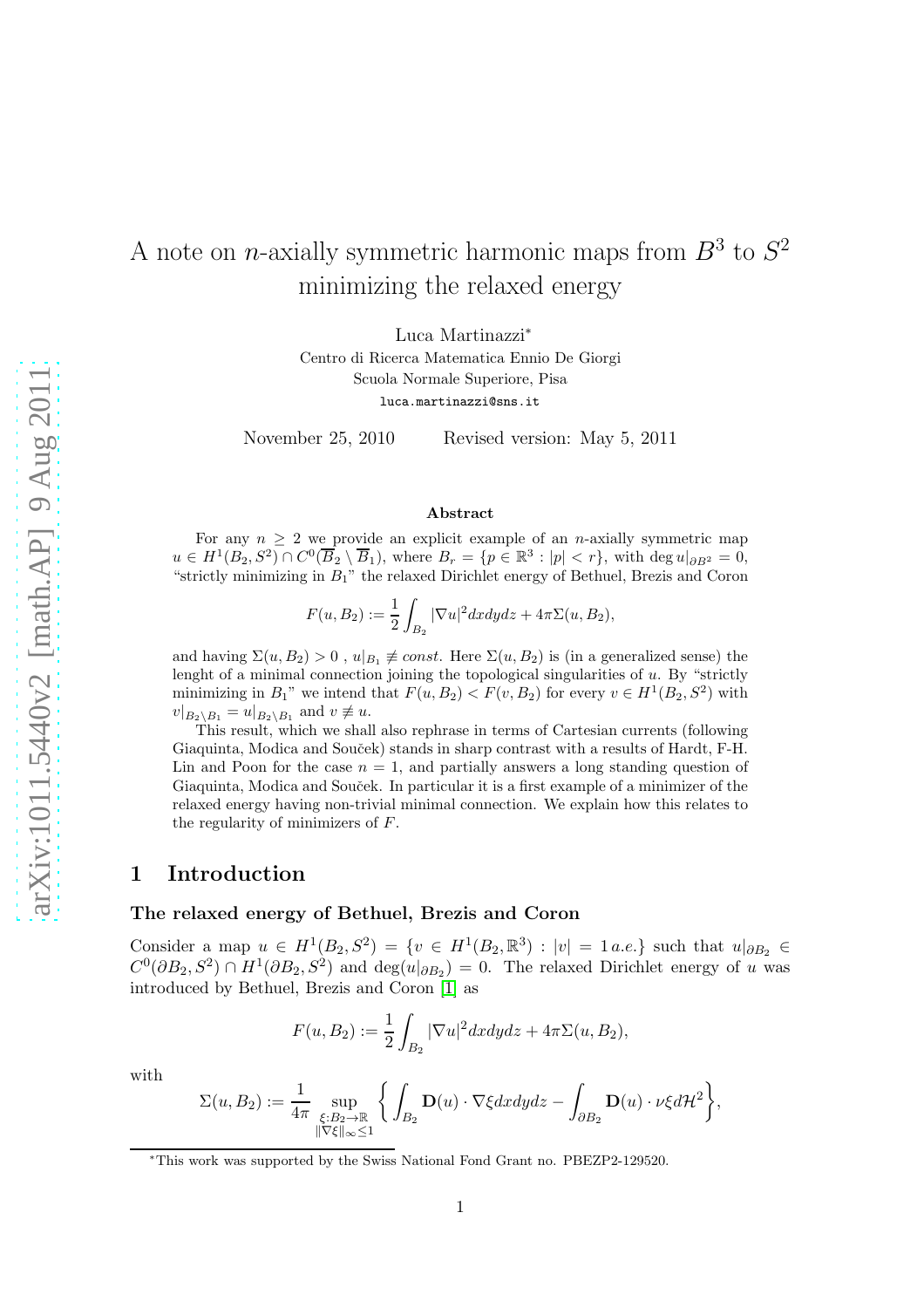(here  $\nu(p) = \frac{p}{|p|}$  is the outward unit normal to  $\partial B_2$ ) and

$$
\mathbf{D}(u) := \left(u \cdot \frac{\partial u}{\partial y} \wedge \frac{\partial u}{\partial z}, u \cdot \frac{\partial u}{\partial z} \wedge \frac{\partial u}{\partial x}, u \cdot \frac{\partial u}{\partial x} \wedge \frac{\partial u}{\partial y}\right).
$$

The term  $\Sigma(u, B_2)$  is a generalization of the idea of minimal connection, already studied by Brezis, Coron and Lieb  $[3]$  in the sense that if u is smooth away from finitely many points  $\{P_i, N_i : 1 \le i \le k\} \subset B_2$  and for  $\varepsilon$  small one has  $\deg u|_{\partial B_{\varepsilon}(P_i)} = 1$  and  $\deg u|_{\partial B_{\varepsilon}(N_i)} = -1$ then

<span id="page-1-1"></span>
$$
\Sigma(u, B_2) = \min_{\sigma \in S_k} \sum_{i=1}^k |P_i - N_{\sigma(i)}|, \quad S_k := \{ \text{Permutations of } \{1, 2, \dots, k\} \}, \tag{1}
$$

see also  $[1, p. 37-38]$ . As proven in  $[1, Thms. 2-3]$ , F is the relaxation in the sense of Lebesgue of the Dirichlet energy  $D(u, B_2) := \frac{1}{2} \int_{B_2} |\nabla u|^2 dx dy dz$ , i.e. given  $u \in H^1(B_2, S^2)$ as above we have

$$
F(u, B_2) = \inf \Big\{ \liminf_{k \to \infty} D(u_k, B_2) : u_k \to u \text{ in } H^1, u_k \in H^1 \cap C^0(\overline{B}_2, S^2), u_k|_{\partial B_2} = u|_{\partial B_2} \Big\}.
$$

In particular F is sequentially weakly lower semicontinuous in  $H^1(B_2, S^2)$  in the sense that

$$
u_k \rightharpoonup u
$$
 in  $H^1(B_2, S^2)$  and  $u_k|_{\partial B_2} = u|_{\partial B_2} \Rightarrow F(u, B_2) \le \liminf_{k \to \infty} F(u_k, B_2).$ 

<span id="page-1-2"></span>**Definition 1** Given  $u \in H^1(B_2, S^2)$  with  $u|_{\partial B_2} \in H^1 \cap C^0(\partial B_2, S^2)$  and  $\deg u|_{\partial B_2} = 0$ we say that u minimizes F in  $B_1$  if  $F(u, B_2) \leq F(v, B_2)$  for every  $v \in H^1(B_2, S^2)$  with  $v = u$  in  $B_2 \setminus B_1$ .

An immediate consequence of the semicontinuity of F is that given  $\varphi \in H^1(B_2, S^2)$ with  $\varphi|_{\partial B_2} \in H^1 \cap C^0(\partial B^2, S^2)$  and  $\deg \varphi|_{\partial B_2} = 0$  we can always find a minimizer  $u \in$  $H^1(B_2, S^2)$  of F in  $B_1$  with  $u = \varphi$  in  $B_2 \setminus B_1$ .

Understanding the regularity of such a minimizer is instead a more subtle and *widely* open problem, to which we want to contribute in this paper. Before doing that, we will recall the approach of Giaquinta, Modica and Souček to the relaxed energy.

## The relaxed energy of Giaquinta, Modica and Souček

Later Giaquinta, Modica and Souček [\[8\]](#page-15-2) introduced a different way of relaxing the Dirichlet energy, in the context of Cartesian currents. Given a map  $u \in H^1(B_2, S^2)$  and a 1dimensional integer multiplicity rectifiable current  $L$  in  $B_2$ , we shall say that the current  $(\text{in } B_2 \times S^2 \subset \mathbb{R}^6)$   $T := \mathcal{G}(u) + L \times [S^2]$  is a Cartesian current if

<span id="page-1-0"></span>
$$
\partial \mathcal{G}(u) = -\partial L \times [S^2] \quad \text{in } B_2 \times S^2,
$$
 (2)

where  $\mathcal{G}(u) = \left[ \{ (p, u(p)) \in B_2 \times S^2 : p \in B_2 \} \right]$  denotes the 3-dimensional current given by integration over the graph of u, see [\[10\]](#page-15-3). Following [\[7\]](#page-15-4), [\[8\]](#page-15-2) and [\[9\]](#page-15-5) we call  $\text{cart}^{2,1}(B_2, S^2)$ the set of such currents and set for T as above

$$
\mathcal{D}(T, B_2) := \frac{1}{2} \int_{B_2} |\nabla u|^2 dx dy dz + 4\pi \mathbf{M}(L),
$$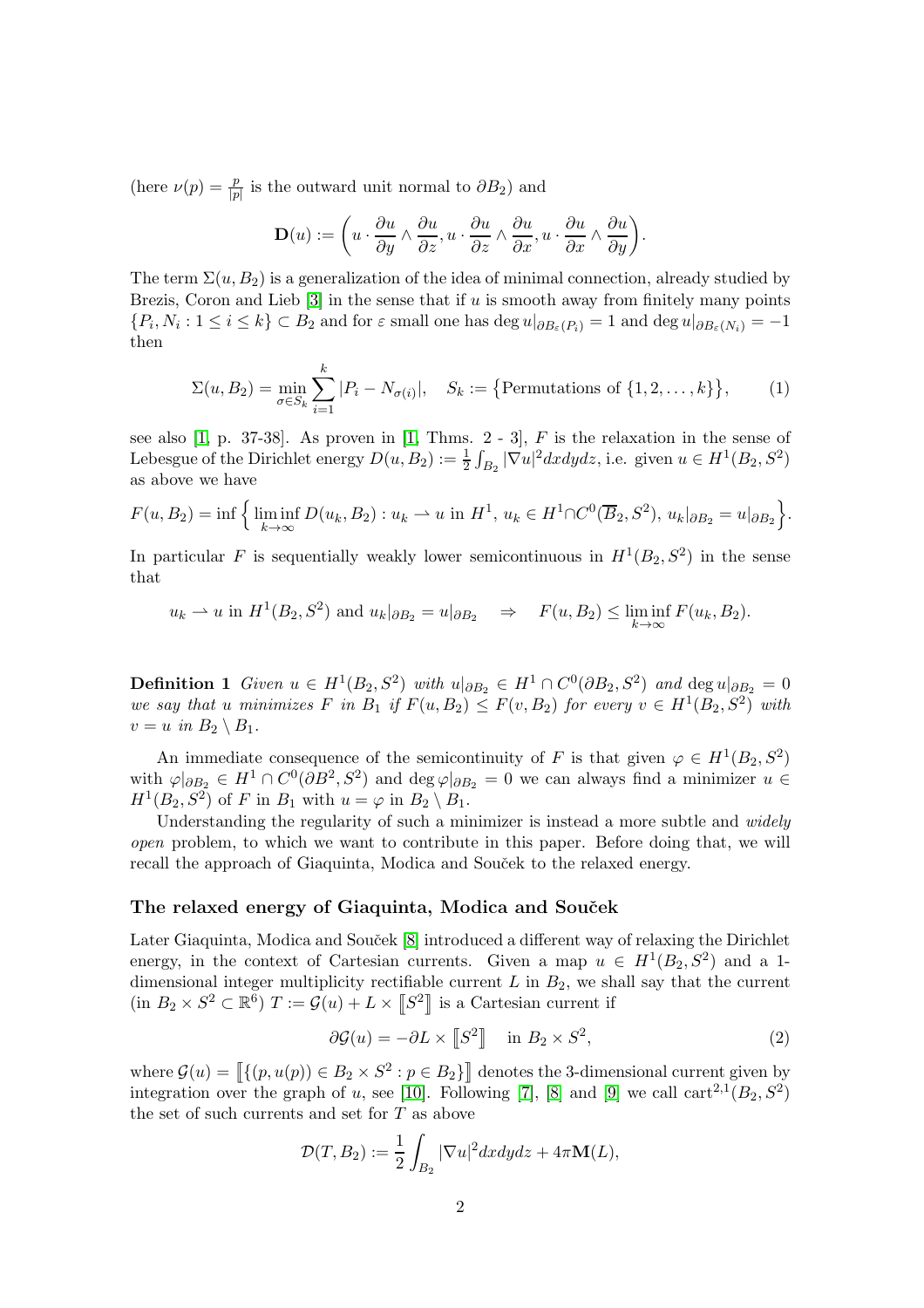where  $\mathbf{M}(L)$  denotes the mass of L. As proven in [\[9,](#page-15-5) Theorem 2],  $\mathcal{D}$  is the relaxed Dirichlet energy, in the sense that if  $\varphi \in C^{\infty}(B_2, S^2)$ ,  $T \in \text{cart}^{2,1}(B_2, S^2)$  and  $T_{\text{L}}((B_2 \setminus \overline{B}_1) \times S^2)$  $\mathcal{G}(\varphi|_{B_2 \setminus \overline{B}_1})$ , then there exists a sequence of functions  $u_k \in C^{\infty}(B_2, S^2)$  with

<span id="page-2-0"></span>
$$
u_k = \varphi
$$
 in  $B_2 \setminus \overline{B}_1$ ,  $\mathcal{G}(u_k) \rightharpoonup T$  weakly as currents,  $\frac{1}{2} \int_{B_2} |\nabla u_k|^2 dx \rightharpoonup \mathcal{D}(T, B_2)$ .

Moreover  $\mathcal{D}(\cdot, B_2)$  is sequentially lower semicontinuous with respect to the weak convergence of currents in  $\text{cart}^{2,1}(B_2, S^2)$ .

**Definition 2** We say that  $T \in \text{cart}^{2,1}(B_2, S^2)$  is a minimizer of  $D$  in  $B_1$  if  $\mathcal{D}(T, B_2) \leq$  $\mathcal{D}(\tilde{T}, B_2)$  for every  $\tilde{T} \in \text{cart}^{2,1}(B_2, S^2)$  such that  $T \mathcal{L}((B_2 \setminus \overline{B}_1) \times S^2) = \tilde{T} \mathcal{L}((B_2 \setminus \overline{B}_1) \times S^2)$ .

Again semicontinuity of D implies that for any  $T \in \text{cart}^{2,1}(B_2, S^2)$  there exists a minimizer  $T_0$  of  $D$  in  $B_1$  with  $T_0 \Box (B_2 \setminus \overline{B}_1) \times S^2 = T \Box (B_2 \setminus \overline{B}_1) \times S^2$ .

The relation between  $\mathcal D$  and  $F$  was studied in [\[9\]](#page-15-5): Given  $u \in H^1(B_2, S^2)$  with  $u|_{\partial B_2}$ smooth and of degree 0, there exists a 1-dimensional integer multiplicity rectifiable current L in  $B_2$  which minimizes  $\mathbf{M}(L)$  among the i.m. rectifiable currents satisfying [\(2\)](#page-1-0) and  $(\partial L) \Box \partial B_2 = 0$ . Moreover  $\mathbf{M}(L) = \Sigma(u, B_2)$ . Therefore  $F(u, B_2) = \mathcal{D}(\mathcal{G}(u) + L \times$  $[S^2]$ ,  $B_2$ ). In this sense, the current L generalizes the notion of minimal connection of Brezis, Coron and Lieb and  $\mathbf{M}(L)$  provides a natural extension of the length of a minimal connection given by [\(1\)](#page-1-1).

An important difference between F and D is that  $F(\cdot, B_2)$  depends only on u, but the term  $\Sigma(u, B_2)$  is non-local. The definition of  $\mathcal{D}(\cdot, B_2)$  is local instead, but it depends on the couple  $(u, L)$  and not on u only. In order to discuss regularity issues, this second definition turns out to be more convenient because regularity is a local notion. On the other hand, the above considerations show that the two approaches are basically equivalent. In particular if  $\mathcal{G}(u) + L \times \llbracket S^2 \rrbracket \in \text{cart}^{2,1}(B_2, S^2)$  is a minimizer of  $\mathcal{D}$  in  $B_1$  in the sense of Definition [2](#page-2-0) with supp  $L \in B_2$ ,  $u|_{\partial B_2} \in H^1 \cap C^0(\partial B_2, S^2)$  and  $\deg u|_{\partial B_2} = 0$ , then u is a minimizer of  $F$  in  $B_1$  in the sense of Definition [1](#page-1-2) and conversely, if u is a minimizer of F in  $B_1$ , then  $\mathcal{G}(u) + L \times [S^2]$  is a minimizer of D in  $B_1$  if we choose L minimal under conditions [\(2\)](#page-1-0) and  $(\partial L)\mathsf{L}\partial \overline{B_2} = 0$ . In both cases  $F(u, B_2) = \mathcal{D}(\mathcal{G}(u) + L \times [S^2], B_2)$ .

## The regularity of minimizers and our example

Remember that Schoen and Uhlenbeck [\[17\]](#page-15-6) proved that a map  $u \in H^1(B_2, S^2)$  minimizing the Dirichlet energy  $D$  in  $B_1$  (in the sense of Definition [1](#page-1-2) with  $D$  instead of  $F$ ) is smooth in  $B_1$  away from a discrete set (see also [\[15\]](#page-15-7)). Their result is sharp as shown by Hardt and F-H. Lin  $[12]$ , who constructed minimizers of D with singular sets finite but arbitrarily large. The theorem of Schoen and Uhlenbeck cannot be applied to the present situation since minimizers of  $F$  are not necessarily minimizers of the Dirichlet energy.

Using a monotonicity formula Giaquinta, Modica and Souček [\[9\]](#page-15-5) proved that if  $T =$  $\mathcal{G}(u) + L \times \llbracket S^2 \rrbracket \in \text{cart}^{2,1}(B_2, S^2)$  is a minimizer of  $\mathcal{D}$  in  $B_1$ , then the support of  $L\llcorner B_1$ has Hausdorff dimension at most 1. It is easy to see that  $u|_{B_1}$  is a *stationary* harmonic map away from supp( $L\&B_1$ ), and from a theorem of Evans [\[4\]](#page-15-9) it follows that u is smooth away from a set of dimension at most 1. While this result is much weaker than the one of Schoen and Uhlenbeck, we remark that to our knowledge no example has been so far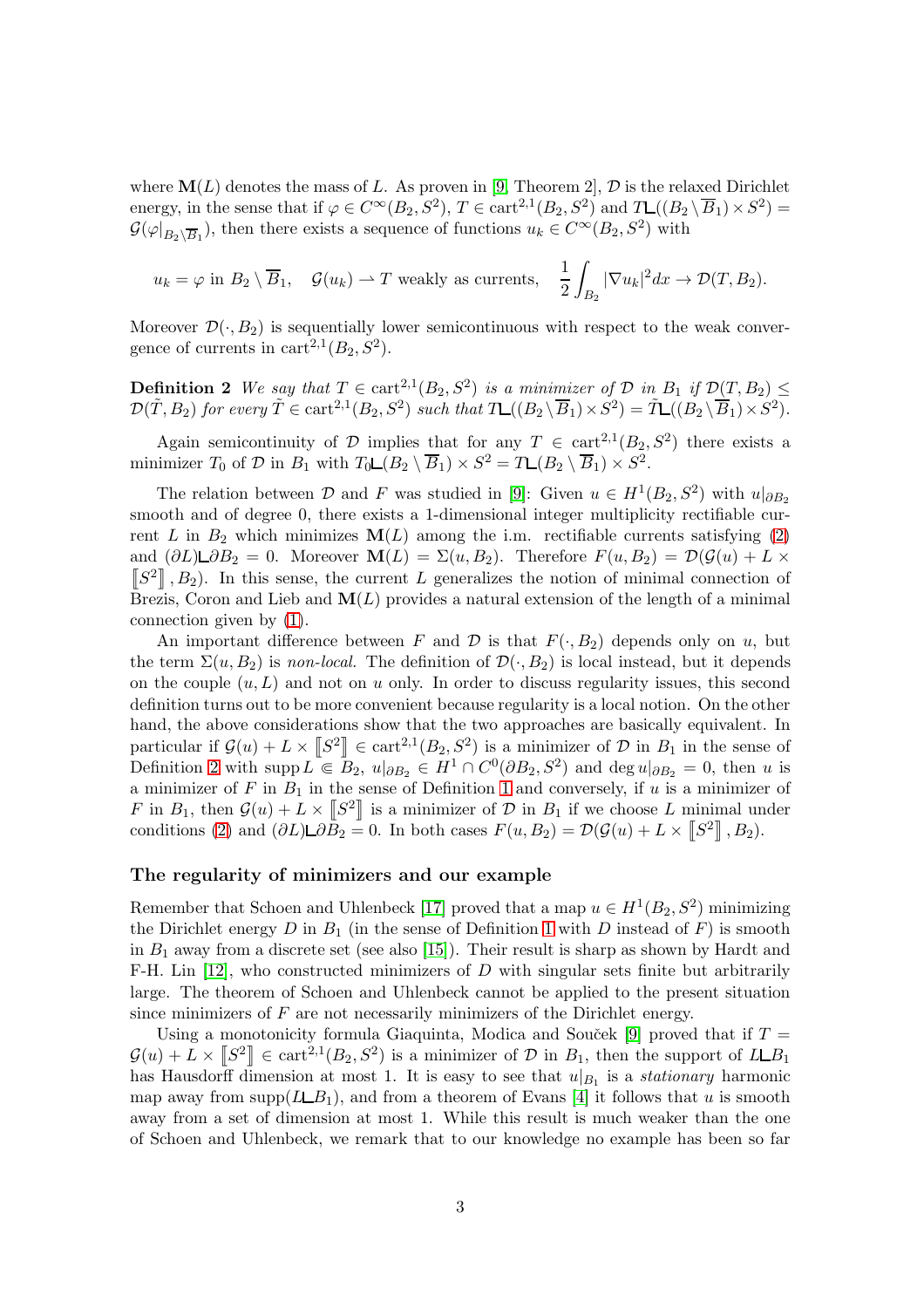provided of a minimizer of  $F$  having singularities (contrary to the case of the Dirichlet energy, where we have the examples of  $(12)$ .

In fact Hardt, F-H. Lin and Poon [\[13\]](#page-15-10) were able to give a complete regularity theory for the functional F restricted to the class of axially symmetric maps. A map  $u \in H^1(B_2, S^2)$ is said to be *n*-axially symmetric (or simply axially symmetric if  $n = 1$ ) if

$$
u(r, \theta, z) = (\cos(n\theta)\sin(\varphi(r, z)), \sin(n\theta)\sin(\varphi(r, z)), \cos(\varphi(r, z))),
$$

where  $(r, \theta, z)$  are cylindrical coordinates in  $\mathbb{R}^3$  and  $\varphi$  is a function which determines u completely (compare [\[11\]](#page-15-11)). Similarly an *n*-axially symmetric Cartesian current in  $B_2 \times S^2$ will be a current of the form  $T = \mathcal{G}(u) + L \times [\mathcal{S}^2] \in \text{cart}^{2,1}(B_2, S^2)$ , where u is n-axially symmetric, the support of L is a subset of the  $z - axis$  and its multiplicity at each point is an integer multiple of *n*. We shall call  $\mathcal{A}^{(n)}(B_2, S^2)$  the set of such currents.

Hardt, Lin and Poon studied the case  $n = 1$  and proved (among many other things) that any  $T = \mathcal{G}(u) + L \times [\![S^2]\!] \in \mathcal{A}^{(1)}(B_2, S^2)$  minimizing  $\mathcal{D}$  in  $B_1$  among axially symmetric currents has  $L \_B_1 = 0$  unless  $u|_{B_1} \equiv const$ , and from this they deduced that the singular set of  $u|_{B_1}$  is a discrete subset of  $z - axis \cap B_1$ . (This result is sharp in that they also gave examples where the minimizers must have singularities, but we remark that these are minimizers among axially symmetric currents and not among all currents.) Their clever proof strongly relies on a dipole construction [\[13,](#page-15-10) Lemma 7.1]: assuming that  $L\Box B_1 \neq 0$ , they can remove a piece of  $L\_{B_1}$ , replace it with a "dipole" similar to those introduced in [\[3\]](#page-15-1), and prove that some energy could be saved, contradicting minimality.

Both in Giaquinta, Modica and Souček's and in Hardt, Lin and Poon's regularity results, proving smallness of the vertical part  $LLB_1$  is crucial, and this suggests the following strategy to prove regularity of a minimizer u of  $F$  in  $B_1$  (in the sense of Definition [1\)](#page-1-2):

- 1. Fix L (1-d i.m. rectifiable current as above) minimal satisfying [\(2\)](#page-1-0) and  $(\partial L) \Box \partial B_2 = 0$ and consider  $\mathcal{G}(u) + L \times \llbracket S^2 \rrbracket$ , which is now a minimizer of  $\mathcal{D}$  in  $B_1$  in the sense of Definition [2.](#page-2-0)
- 2. Prove that  $LLB_1 = 0$  using a generalization of the dipole construction of [\[3\]](#page-15-1) and [\[13\]](#page-15-10) as follows. Assume that  $LLB_1 \neq 0$  and for simplicity that  $LLB_1$  contains a straight segment and that  $u$  around this segment behaves almost like an  $n$ -axially symmetric map; then remove a part of this segment and modify u is the spirit of [\[13,](#page-15-10) Lemma 7.1] (for instance using the refined dipole construction of [\[16\]](#page-15-12)) reducing the energy but still preserving condition [\(2\)](#page-1-0), contradiction.
- 3.  $LLB_1 = 0$  implies that u is stationary in  $B_1$ , hence Evans' result implies that u is smooth away from a set of  $\mathcal{H}^1$ -measure 0.
- 4. If possible prove even more regularity for u.

In this work we show that the above project fundamentally fails at step 2 because a generalization of the dipole construction of [\[13\]](#page-15-10) to the *n*-axially symmetric case with  $n \geq 2$ is impossible! This is an immediate consequence of Theorem [1](#page-4-0) below. Define for  $\alpha > 0$ 

<span id="page-3-0"></span>
$$
T_0 := \mathcal{G}(u_0) + L_0 \times [S^2] \in \mathcal{A}^{(n)}(B_2, S^2),
$$
\n(3)

where

<span id="page-3-1"></span>
$$
u_0(r,\theta,z) := \Pi^{-1}\big(\alpha r^n(\cos(n\theta),\sin(n\theta))\big) \in C^\infty(\overline{B}_2,S^2), \quad L_0 := -n[[z-axis]]\Box B_2. \tag{4}
$$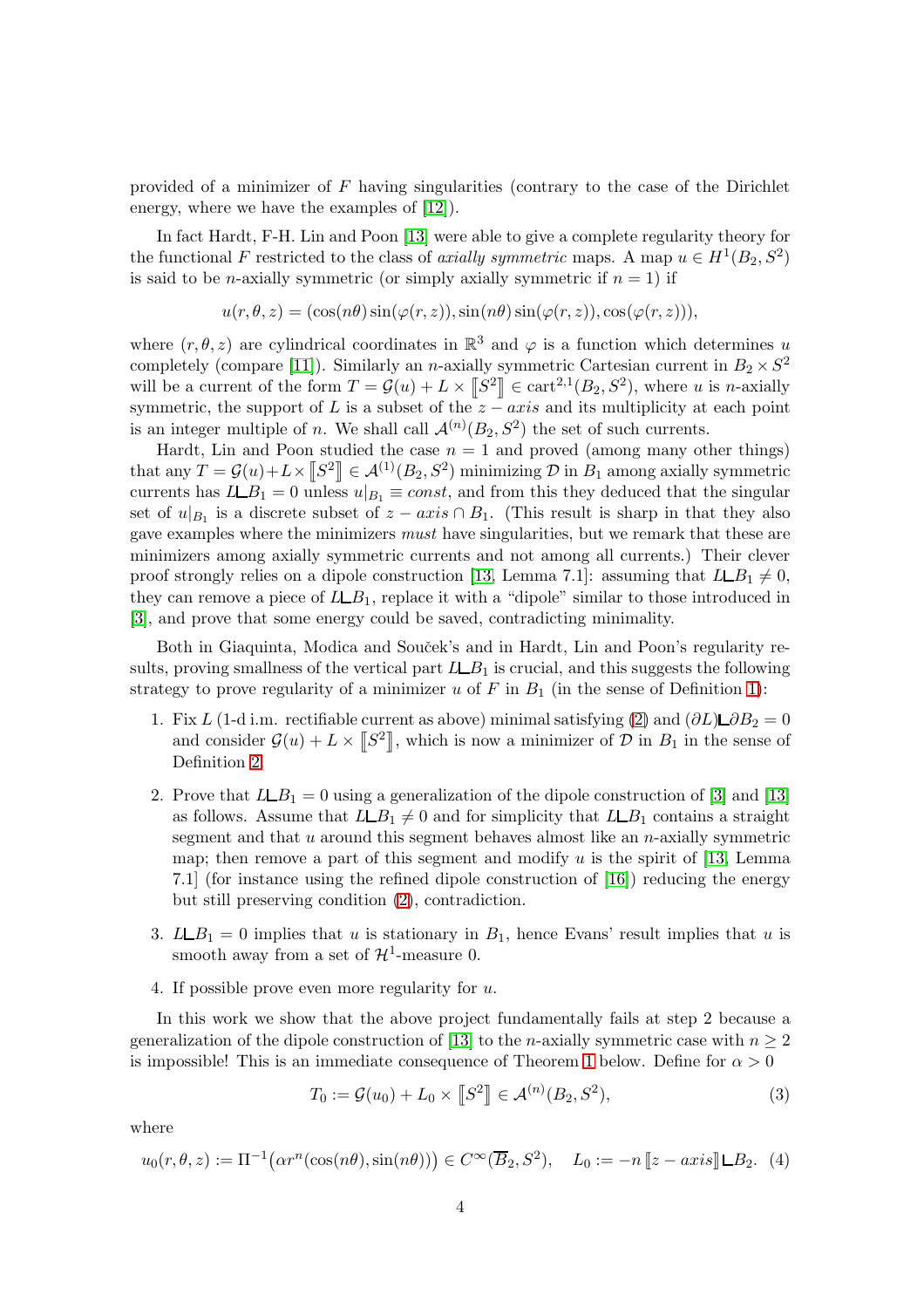Here  $\Pi$ :  $S^2 = \{(x, y, z) \in \mathbb{R}^3 : x^2 + y^2 + z^2 = 1\} \to \mathbb{R}^2 \cup \{\infty\}$  is the stereographic projection, given by

$$
\Pi(x, y, z) = \frac{(x, y)}{1 + z},
$$

and  $[z - axis]$  is the current given by integration along the  $z - axis = \{(0, 0, z) : z \in \mathbb{R}\},\$ with orientation set up so that, setting  $u_{\varepsilon}: B_2 \to S^2$  as

$$
u_{\varepsilon}(r,\theta,z) := \begin{cases} \Pi^{-1}\Big(\alpha r^{n}\big(\cos(n\theta),\sin(n\theta)\big)\Big) & \text{for } r \geq \varepsilon \\ \Pi^{-1}\Big(\alpha \varepsilon^{2n} r^{-n}\big(\cos(n\theta),\sin(n\theta)\big)\Big) & \text{for } r \leq \varepsilon, \end{cases}
$$

<span id="page-4-0"></span>one has  $\mathcal{G}(u_{\varepsilon}) \in \mathcal{A}^{(n)}(B_2, S^2)$  and as  $\varepsilon \downarrow 0$  we have  $\mathcal{G}(u_{\varepsilon}) \rightharpoonup T_0$  as currents in  $B_2 \times S^2$ .

**Theorem 1** For any  $n \geq 2$  there is  $0 < \alpha_0 \leq \frac{1}{4}$  $\frac{1}{4}$  such that for all  $\alpha \in [0, \alpha_0]$  the current  $T_0$  defined in [\(3\)](#page-3-0)-[\(4\)](#page-3-1) is the unique minimizer of  $\mathcal{D}(\cdot, B_2)$  in

$$
\mathcal{A}_{T_0}^{(n)} := \left\{ T \in \mathcal{A}^{(n)}(B_2, S^2) : T\mathcal{L}((B_2 \backslash \overline{B_1}) \times S^2) = T_0 \mathcal{L}((B_2 \backslash \overline{B_1}) \times S^2) \right\}.
$$

Lemma 7.1 of [\[13\]](#page-15-10) implies at once that for  $n = 1$  our current  $T_0$  is not minimizing in  $\mathcal{A}_{T_0}^{(1)}$  $T_0^{(1)}$ , and if this Lemma could be generalized to the case  $n \geq 2$  it would contradict Theorem [1.](#page-4-0) The fundamental difference between the cases  $n = 1$  and  $n \geq 2$  is that when  $n = 1$ , for any minimizer  $T = \mathcal{G}(u) + L \times \llbracket S^2 \rrbracket \in \mathcal{A}^{(1)}(B_2, S^2)$  of  $\mathcal D$  in  $B_1$  one has that  $\widetilde{\nabla}u := (\partial u/\partial x, \partial u/\partial y)$  cannot vanish indentically on open subsets of the  $z - axis \cap B_1$ ([\[13,](#page-15-10) Lemma 7.3]), and at points in supp $L \cap B_1$  with  $\nabla u \neq 0$  one can remove a piece of L and of the original map and, replacing them with the dipole constructed in [\[13,](#page-15-10) Lemma 7.1] (compare with [\[3,](#page-15-1) Section III]) one saves an energy proportional to  $|\tilde{\nabla}u|^2$  (compare also [\[2\]](#page-15-13)), hence producing a new current in  $\mathcal{A}_T^{(1)}$  $T^{(1)}(B_2, S^2)$  with smaller energy, contradicting the minimality of T. In our example  $\tilde{\nabla}u_0\equiv 0$  on the z-axis and the expected energy gain due to the dipole replacement is smaller than the energy necessary to glue the dipole to the original map.

Coming back to Step 2 of the regularity program outlined above, if  $LLB_1 \neq 0$  contains a segment and  $\nabla u$  vanishes along this segment (an occurrence very difficult to rule out in general), then we can expect to be essentially in the situation of Theorem [1](#page-4-0) and we cannot use minimality to get a contradiction. This remark shows that in order to prove regularity of minimizers of F (or of D) one has to work close to the topological singularities of u, i.e. close to supp  $\partial L$ , and not in the "interior" of the minimal connection (supp  $L \setminus \text{supp }\partial L$ ), which might prove very challenging.

### Statement of Theorem [1](#page-4-0) in terms of the  $F$  energy

Theorem [1](#page-4-0) can be reformulated in terms of the  $F$  energy as follows. Define the cones

$$
C^+ := \{ (r, \theta, z) \in B_2 : z > 1, 0 \le r < z - 1 \}, \quad C^- := -C^+ = \{ p \in \mathbb{R}^3 : -p \in C^+ \}
$$

and set  $\tilde{u}_0 := u_0$  on  $\Omega \setminus (C^+ \cup C^-)$ , where  $u_0$  is as in [\(4\)](#page-3-1). On  $C^+$  we define

$$
\tilde{u}_0(r,\theta,z) := \Pi^{-1}(\alpha(z-1)^{2n}r^{-n}(\cos(n\theta),\sin(n\theta))).
$$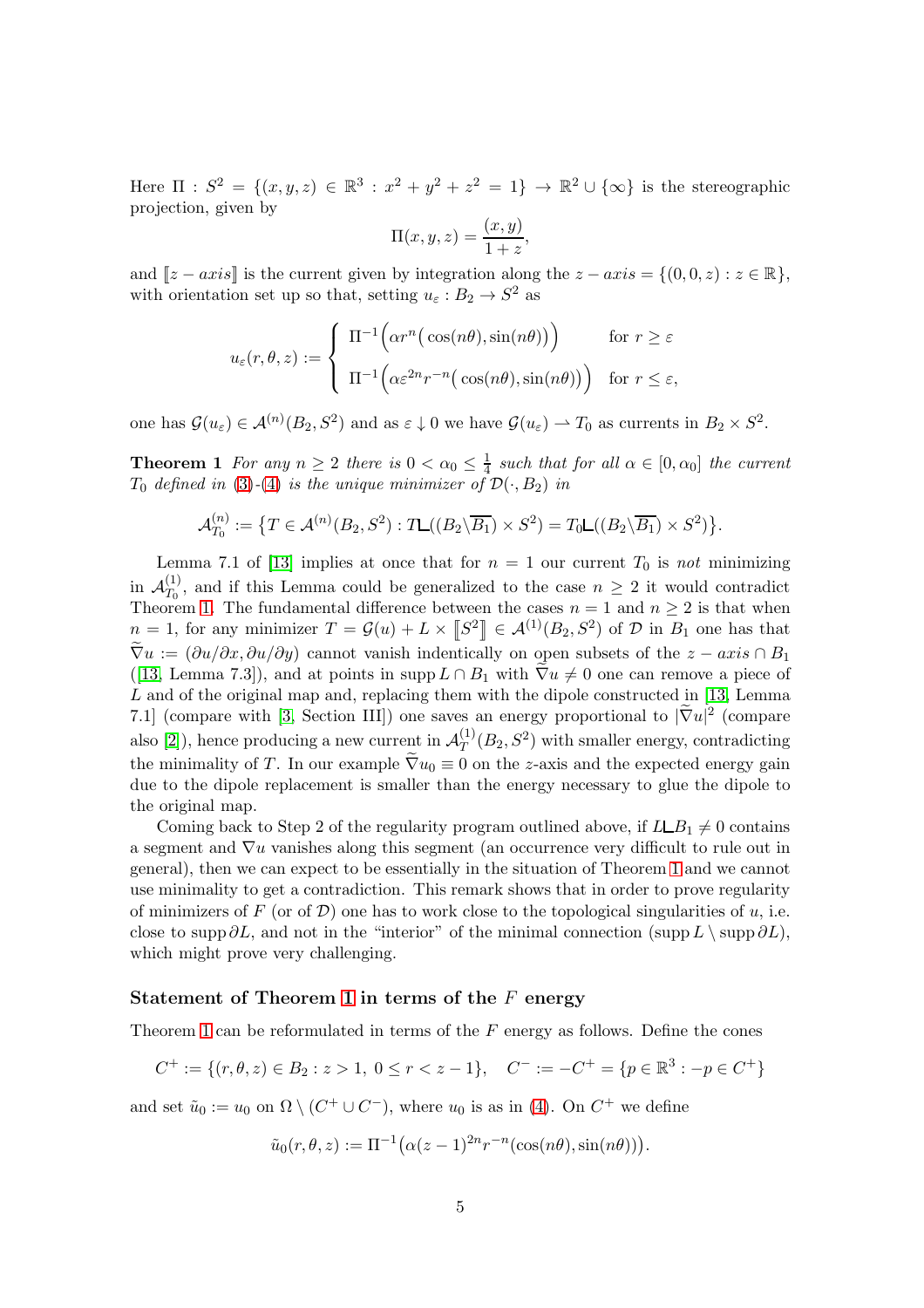On  $C^-$  we set  $\tilde{u}_0(r, \theta, z) := \tilde{u}_0(r, \theta, -z)$ . This way

$$
\tilde{u}_0 \in H^1(B_2, S^2) \cap C^0(\overline{B}_2 \setminus \{(0, 0, \pm 1)\}) \cap H^1(\partial B_2, S^2)
$$

and

<span id="page-5-6"></span>
$$
\deg \tilde{u}_0|_{\partial B_2} = 0, \quad \deg \tilde{u}_0|_{\partial B_{1/2}(0,0,\pm 1)} = \mp n
$$

(this construction was inspired by the dipole of [\[3,](#page-15-1) Section III] and a conversation with H. Brezis). Theorem [1](#page-4-0) is essentially equivalent to the following.

**Theorem 2** The map  $\tilde{u}_0$  minimizes  $F(\cdot, B_2)$  in the set

$$
\mathcal{A}_{\tilde{u}_0}^{(n)} = \{u \in H^1(B_2, S^2) : u \text{ is } n\text{-axially symmetric and } u = \tilde{u}_0 \text{ in } B_2 \setminus B_1\}.
$$

Notice that  $\Sigma(\tilde{u}_0) = 2$  (the minimal connection joining the singular points  $(0, 0, \pm 1)$  goes all the way from  $(0, 0, -1)$  to  $(0, 0, 1)$ , while in the case  $n = 1$  the result of Hardt, Lin and Poon implies that  $\tilde{u}_0$  is not a minimizer and that a minimizer u is smooth in  $\overline{B}_1\setminus\{(0,0,\pm 1)\}\$ by a simple extention of [\[13,](#page-15-10) Thm. 8.2] and  $u|_{\overline{B}_1}$  has singularities at  $(0,0,\pm 1)$  of degree  $\pm 1$  which "topologically" cancel the singularities of  $\tilde{u}_0|_{B_2\setminus B_1}$  in the sense that (recalling that  $u|_{\partial B_1} = \tilde{u}_0|_{\partial B_1} \in C^0(\partial B_1, S^2)$ 

$$
\deg u|_{\partial (B_{1/2}((0,0,\pm 1)) \cap B_1)} = \pm 1, \quad \deg u|_{\partial (B_{1/2}((0,0,\pm 1)) \setminus B_1)} = \mp 1, \quad \deg u|_{\partial B_{1/2}((0,0,\pm 1))} = 0
$$
  
and  $\Sigma(u) = 0$ .

## Some notation and formulas

For an open set  $\Omega \subset \mathbb{R}^2$  and a function  $u \in W^{1,2}(\Omega, S^2)$  we set  $\hat{u} = \Pi \circ u$  and we define the Dirichlet energy

<span id="page-5-5"></span>
$$
E(u,\Omega) := \frac{1}{2} \int_{\Omega} |\nabla u|^2 dx dy = 2 \int_{\Omega} \frac{|\nabla \widehat{u}|^2}{(1+|\widehat{u}|^2)^2} dx dy,
$$
 (5)

and the area counted with multiplicity

<span id="page-5-1"></span>
$$
A(u,\Omega) := \int_{\Omega} |Ju| dx dy = 4 \int_{\Omega} \frac{|J\widehat{u}|}{(1+|\widehat{u}|^2)^2} dx dy,
$$
\n(6)

where  $Ju$  denotes the Jacobian determinant of u. Since  $|\nabla u|^2 \ge 2|Ju|$  one has

<span id="page-5-3"></span>
$$
E(u,\Omega) \ge A(u,\Omega),\tag{7}
$$

with equality holding if and only if  $u$  is conformal.

Assume now that  $\Omega = D_s := \{(x, y) \in \mathbb{R}^2 : x^2 + y^2 < s^2\}$  and u is n-axially symmetric, i.e. for a function  $f : [0, s] \to \overline{\mathbb{R}}$  we can write in polar coordinates

<span id="page-5-0"></span>
$$
u(r,\theta) = \Pi^{-1}\big(f(r)(\cos(n\theta),\sin(n\theta))\big). \tag{8}
$$

<span id="page-5-4"></span>Then a simple computation shows

<span id="page-5-2"></span>
$$
\frac{1}{2}|\nabla \widehat{u}|^2 = \frac{|f'|^2}{2} + \frac{n^2f^2}{2r^2} \ge \frac{n f|f'|}{r} = |J\widehat{u}|.
$$
\n(9)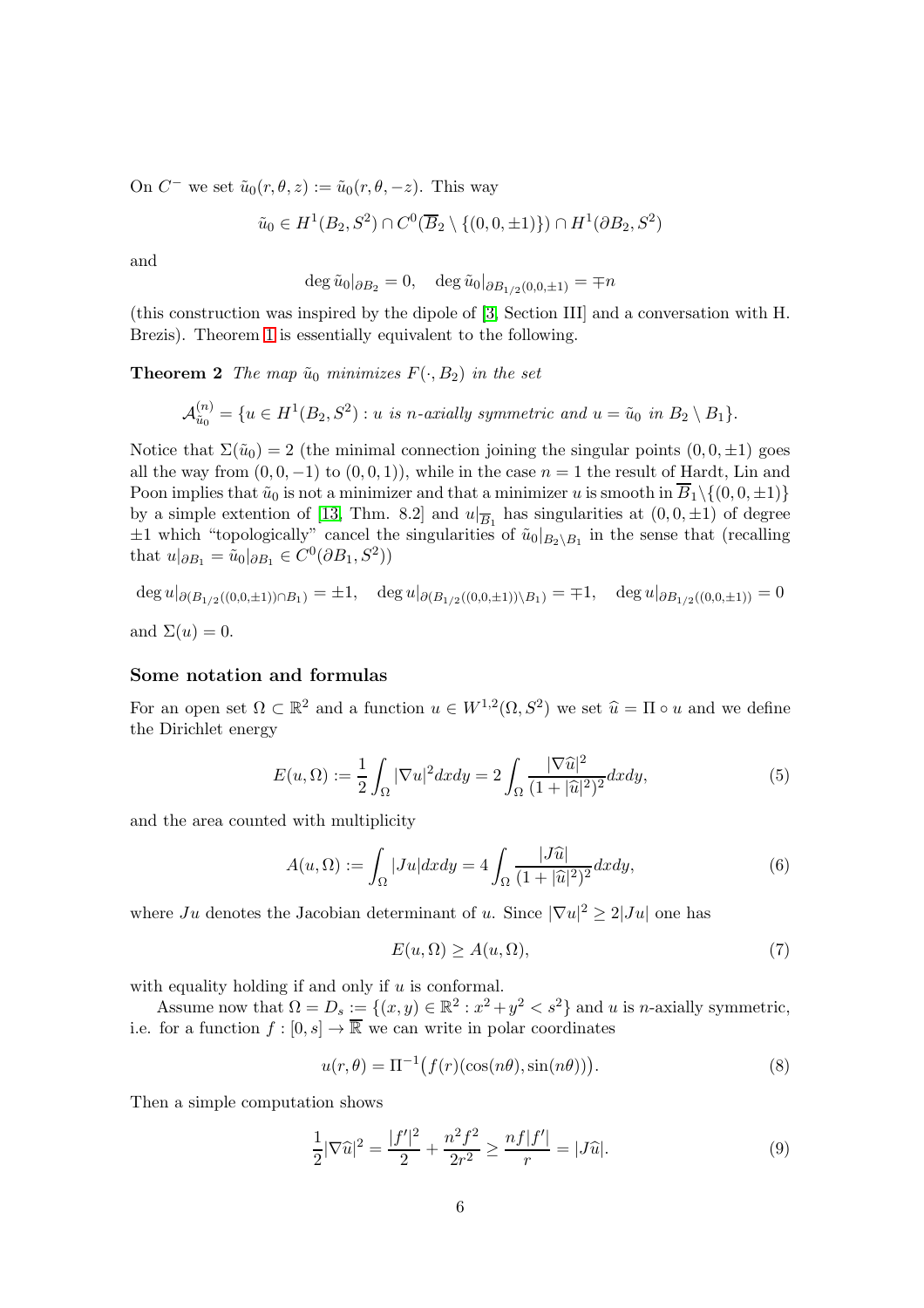**Lemma 3** If  $f : [s, t] \rightarrow [0, \infty]$  is any function with  $0 \le s \le t$ ,  $f(s) = a$ ,  $f(t) = b$  $(\lim_{r \uparrow t} f(r) = \infty \text{ if } b = \infty)$ ,  $a \leq b$  and  $u \in W^{1,2}(B_t \setminus B_s)$  is as in [\(8\)](#page-5-0), then

$$
A(u, D_t \setminus D_s) \ge 4\pi n \frac{b^2}{1+b^2} - 4\pi n \frac{a^2}{1+a^2}, \qquad \left(\frac{b^2}{1+b^2} = 1 \text{ if } b = \infty\right). \tag{10}
$$

The inequality is an equality if and only if  $f$  is monotone. An analogous statement applies when  $a > b$  (possibly with  $a = \infty$ ).

*Proof.* Assume first  $0 < b < \infty$ . Then we compute, using [\(6\)](#page-5-1) and [\(9\)](#page-5-2),

$$
A(u, D_t \setminus D_s) = 4\pi n \int_s^t \frac{2f|f'|}{(1+f^2)^2} dr \ge 4\pi n \int_s^t \frac{2ff'}{(1+f^2)^2} dr
$$
  
=  $4\pi n \left[ -\frac{1}{1+f^2} \right]_s^t = \frac{4\pi n b^2}{1+b^2} - \frac{4\pi n a^2}{1+a^2},$ 

where the inequality is strict if and only if  $f' < 0$  on a set of positive measure, i.e. if f is not monotone. When  $b = \infty$  the same proof applies, up to a simple approximation procedure. The case  $a > b$  is similar.

In the following C will denote a large positive constant which may change from line to line.

## 2 Proof of Theorem [1](#page-4-0)

Consider the open cylinder  $\Sigma := \{(x, y, z) \in \mathbb{R}^3 : x^2 + y^2 < 1, -1 < z < 1\}$ . Since  $B_1 \subset \Sigma \Subset B_2$ , it suffices to prove that  $T_0$  minimizes

$$
\mathcal{D}(T,\Sigma) := \frac{1}{2} \int_{\Sigma} |\nabla u|^2 dx dy dz + 4\pi \mathbf{M}(L\Sigma)
$$

over  $\mathcal{A}_{T_0,}^{(n)}$  $T_{T_0,\Sigma}^{(n)} := \{T \in \mathcal{A}^{(n)}(B_2,S^2) : T = T_0 \text{ in } (B_2\setminus\overline{\Sigma}) \times S^2\}.$  This will simplify the notation.

The proof proceeds by contradiction. Let from now on  $n \geq 2$  be fixed and let us assume that there exists a current  $T = \mathcal{G}(u) + L \times \llbracket S^2 \rrbracket \in \mathcal{A}_{T_0, \Sigma}^{(n)}$  with  $\mathcal{D}(T, \Sigma) \leq \mathcal{D}(T_0, \Sigma)$ and  $T \neq T_0$ . Since u is n-axially symmetric, we can find a function f such that

 $u(r, \theta, z) = \Pi^{-1}(f(r, z)(\cos(n\theta), \sin(n\theta))).$ 

### <span id="page-6-0"></span>Some preliminary lemmas

**Lemma 4** We have  $L = -n \llbracket I \rrbracket$  for some measurable set  $I \subset z - axis \cap B_2$ .

Proof. The proof is analogous to the one of [\[13,](#page-15-10) Lemma 4.1] for the 1-axially symmetric case, with the following natural modifications. In Section 2 of [\[13\]](#page-15-10) the 1-axially symmetric maps  $\Lambda(x) = \frac{(x_1, x_2, x_3)}{|x|}$  and  $\Psi(x) = \frac{(x_1, x_2, -x_3)}{|x|}$  from  $\mathbb{R}^3 \setminus \{0\}$  into  $S^2$  should be replaced by the *n*-axially symmetric maps  $\Lambda^{(n)} := R^{(n)} \circ \Lambda$  and  $\Psi^{(n)} := R^{(n)} \circ \Psi$ , where  $R^{(n)} : S^2 \to S^2$ is the map

$$
R^{(n)}(\cos\theta\sin\varphi,\sin\theta\sin\varphi,\cos\varphi)=(\cos(n\theta)\sin\varphi,\sin(n\theta)\sin\varphi,\cos\varphi).
$$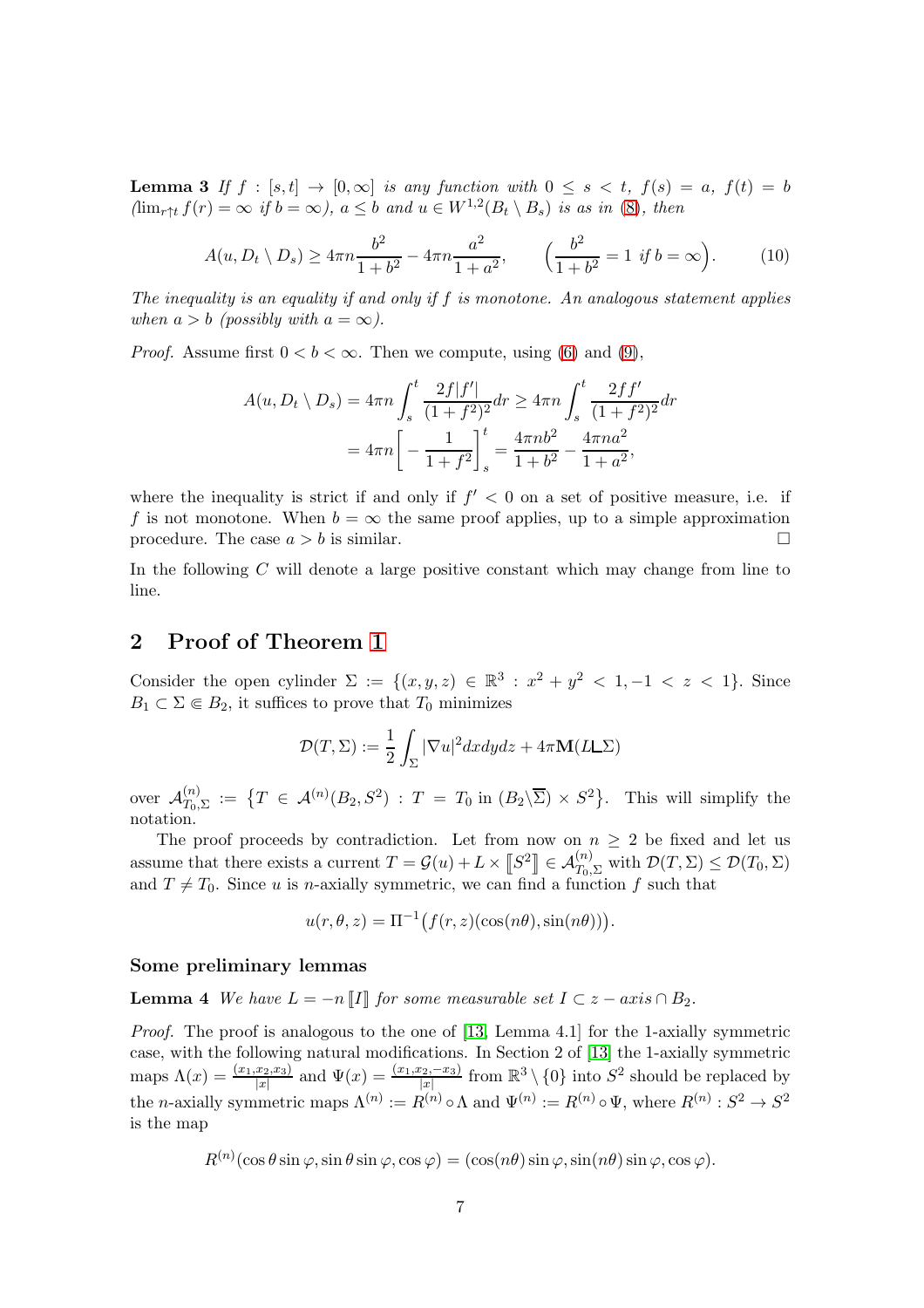Notice that  $\deg(\pm \Lambda^{(n)}|_{S^2}) = \pm n$  and  $\deg(\pm \Psi^{(n)}|_{S^2}) = \mp n$ . With this in mind, the statements and proofs of Lemma 2.1, Lemma 2.2 and Lemma 4.1 of [\[13\]](#page-15-10) can be immediately adapted to the *n*-axially symmetric case.

Up to modifying  $I$  on a set of measure 0, we can and do assume that every point of  $I$ is a Lebesgue point of I with respect to  $\mathcal{H}^1 \mathcal{L}z - axis$ , i.e.

<span id="page-7-1"></span>
$$
\lim_{r \downarrow 0} \frac{\mathcal{H}^1(I \cap B_r(\xi))}{r} = 1, \quad \text{for every } \xi \in I.
$$
 (11)

**Lemma 5** Set  $Z := \overline{I} \backslash I$ . Then  $\mathcal{H}^1(Z) = 0$ .

*Proof.* Since  $I \cap (B_2 \setminus \overline{\Sigma}) = z - axis \cap (B_2 \setminus \overline{\Sigma})$ , we have  $Z \subset \overline{\Sigma}$ . Assume by contradiction that  $\mathcal{H}^1(Z) > 0$  and let  $\xi \in Z \cap \Sigma$  be a Lebesgue point of Z (with respect to  $\mathcal{H}^1 \square Z$ ) such that

<span id="page-7-0"></span>
$$
\lim_{r \to 0} \frac{1}{r} \int_{B_r(\xi)} |\nabla u|^2 dx dy dz = 0.
$$
\n(12)

Such a point exists because [\(12\)](#page-7-0) is true for  $\mathcal{H}^1$ -almost every  $\xi \in z - axis \cap B_2$ , by  $|\nabla u|^2 \in$  $L_{\text{loc}}^1(\mathbb{R}^3)$  and a standard covering argument, see e.g. [\[5,](#page-15-14) Section 2.4.3], or [\[6,](#page-15-15) 2.10.19(3)]. Then by the monotonicity argument given in the proof of Theorem 5 of [\[9\]](#page-15-5), one has  $\mathcal{H}^1(\underline{I} \cap B_{r_0}(\xi)) = 0$  for  $r_0 > 0$  small enough, hence  $I \cap B_{r_0}(\xi) = \emptyset$  by [\(11\)](#page-7-1). This contradicts  $\xi \in \overline{I}$ .

<span id="page-7-5"></span>**Lemma 6** There is a set  $J \subset (z-axis \cap B_2) \setminus \overline{I}$ , such that  $\mathcal{H}^1((z-axis \cap B_2) \setminus (\overline{I} \cup J)) = 0$ and

<span id="page-7-4"></span>
$$
\lim_{r \to 0} f(r, z) = +\infty, \quad \text{for } (0, 0, z) \in J. \tag{13}
$$

Similarly

<span id="page-7-2"></span>
$$
\lim_{r \to 0} f(r, z) = 0, \quad \text{for } \mathcal{H}^1 \text{-}a.e. \ (0, 0, z) \in I \cap B_2. \tag{14}
$$

*Proof.* Since it is obvious that [\(14\)](#page-7-2) applies for  $(0, 0, z) \in B_2 \setminus \overline{\Sigma}$ , we will focus on the case  $(0,0,z) \in \Sigma$ , i.e.  $-1 < z < 1$ . We first claim that, for almost every  $z \in (-1,1)$ ,  $u|_{D_1 \times \{z\}}$ is continuous. Indeed, as shown for instance in [\[18,](#page-16-0) Section 4] (in the case  $n = 1$ , but the case  $n > 1$  is identical), u satisfies

<span id="page-7-3"></span>
$$
-\Delta u = |\nabla u|^2 u \quad \text{in } \Sigma,
$$
\n(15)

in the sense of distribution. It is well known, see e.g. [\[14,](#page-15-16) Lemma 3.2.10], that the right-hand side of [\(15\)](#page-7-3) belongs to the Hardy space  $\mathcal{H}^1_{loc}(\Sigma)$ , hence  $\nabla^2 u \in L^1_{loc}(\Sigma)$  by elliptic estimates. By a Fubini-type argument, we infer then that

$$
(\nabla^2 u)|_{D_1 \times \{z\}} \in L^1_{loc}(D_1) \quad \text{ for almost every } z \in (-1, 1),
$$

which implies  $u|_{D_1\times\{z\}}\in C^0_{loc}(D_1)$ , by the embedding  $W^{2,1}_{loc}(D_1)\hookrightarrow C^0_{loc}(D_1)$ . Since u is smooth away from the z-axis, see e.g. [\[13,](#page-15-10) Lemma 5.1] (where again only the case  $n = 1$  is treated, but the same proof applies for any  $n \geq 1$ , we have in fact that  $u|_{D_1 \times \{z\}} \in C^0(D_1)$ for a.e.  $z \in (-1,1)$ , as claimed.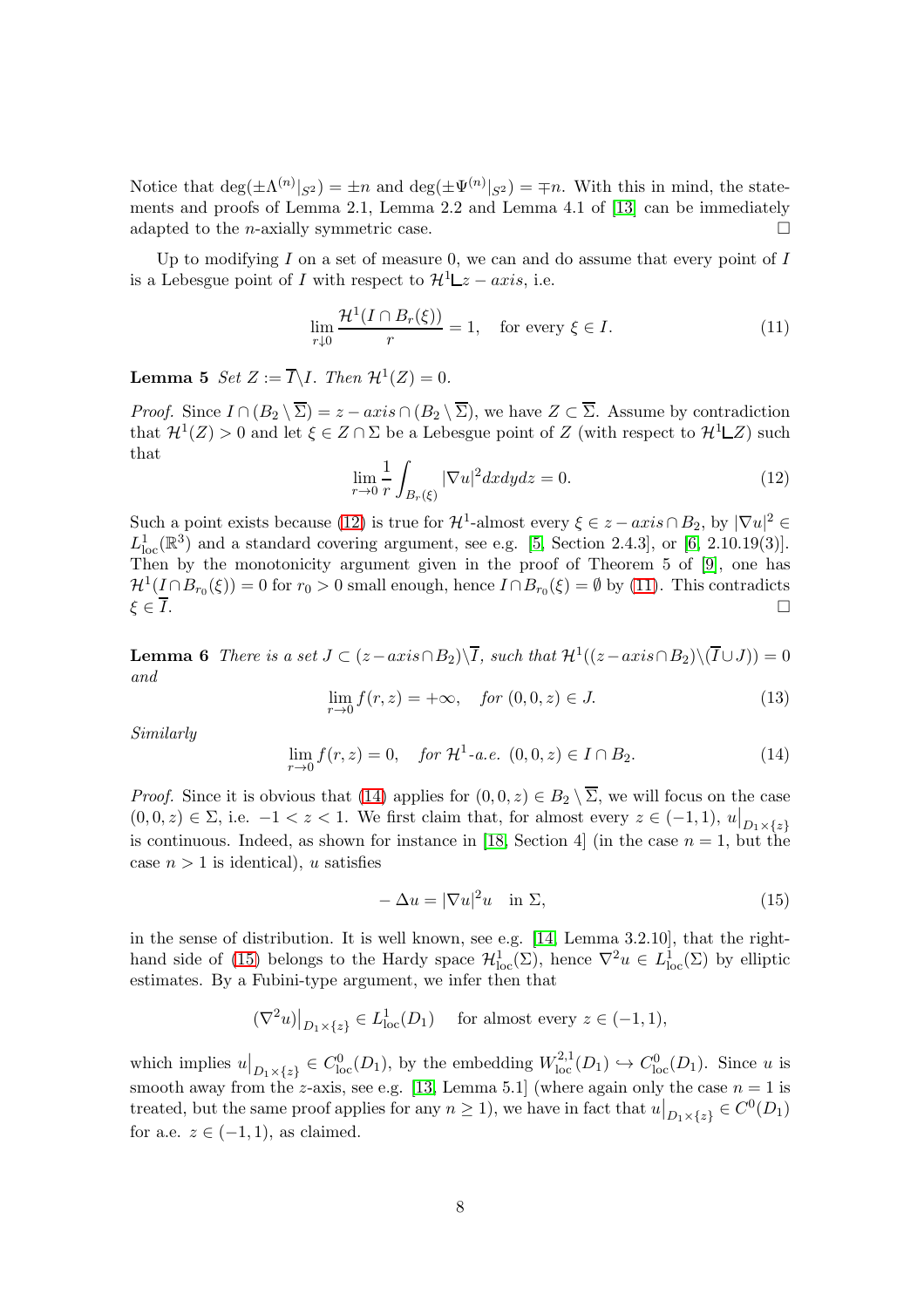Let  $J \subset (z - axis \cap B_1) \setminus \overline{I}$  be the set of points  $(0, 0, z)$  which are Lebesgue density points of  $(z - axis \cap B_1) \setminus \overline{I}$  (with respect to the  $\mathcal{H}^1$  measure), such that  $u|_{D_1 \times \{z\}} \in C^0(D_1)$ and

<span id="page-8-0"></span>
$$
\partial \big(\mathcal{G}\big(u|_{\Sigma(z)}\big)\big) \square \Sigma = \mathcal{G}\big(u|_{D_1 \times \{z\}}\big), \quad \Sigma(z) := D_1 \times (z, 1) \subset \Sigma. \tag{16}
$$

The slicing property [\(16\)](#page-8-0) is satisfied for almost every  $z \in (-1,1)$ , since  $\mathcal{G}(u)$  is a normal current, see e.g. [\[10,](#page-15-3) Prop. 1, Sec. 2.2.5], so  $\mathcal{H}^1((z-axiscap B_2) \setminus (\overline{I} \cup J)) = 0$ .

We now claim that [\(13\)](#page-7-4) holds true. Fix  $z \in (-1,1)$  with  $(0,0,z) \in J$ . First of all the continuity of  $u|_{D_1\times\{z\}}$  implies

$$
\lim_{r \to 0} f(r, z) = +\infty \text{ or } \lim_{r \to 0} f(r, z) = 0.
$$

Since T is a Cartesian current, the degree of the 2-dimensional current

$$
\partial(T\mathcal{L}\Sigma(z)) = \partial(\mathcal{G}(u|_{\Sigma(z)})) + \partial((L\mathcal{L}\Sigma(z)) \times [S^2]) = \mathcal{G}(u|_{\partial\Sigma(z)}) - n [(0,0,z)] \times [S^2]
$$

must be zero (see e.g. [\[8,](#page-15-2) pag. 468]), and this rules out the possibility  $\lim_{r\to 0} f(r, z) = 0$ . This completes the proof of [\(13\)](#page-7-4), and the proof of [\(14\)](#page-7-2) is completely analogous.  $\square$ 

## Strategy of the proof

Assume first that  $L = L_0 := -n ||z - axis|| \square B_2$ . Then  $\mathcal{D}(T, \Sigma) \leq \mathcal{D}(T_0, \Sigma)$  is equivalent to

$$
\frac{1}{2}\int_{\Sigma}|\nabla u|^2dxdydz \leq \frac{1}{2}\int_{\Sigma}|\nabla u_0|^2dxdydz,
$$

and by [\(7\)](#page-5-3) we have for a.e.  $z \in (-1,1)$  that  $u|_{D_1 \times \{z\}} \in W^{1,2}(D_1) \cap C^0(D_1)$  and

<span id="page-8-1"></span>
$$
E(u, D_1 \times \{z\}) \ge A(u, D_1 \times \{z\}) \ge A(u_0, D_1 \times \{z\}) = E(u_0, D_1 \times \{z\}) = 4\pi n \frac{\alpha^2}{1 + \alpha^2}, (17)
$$

where the first inequality is strict unless  $u|_{D_1\times\{z\}}$  is conformal by [\(7\)](#page-5-3), in the second one we used that  $\alpha \in (0,1)$  and Lemma [3,](#page-5-4) the first equality follows from the conformality of  $u_0$ , and the second equality follows from Lemma [3](#page-5-4) and the fact that  $f_0(r) = \alpha r^n$  is monotone. Then it easily follows that  $u|_{D_1\times\{z\}} = u_0|_{D_1\times\{z\}}$  for a.e.  $z \in (-1,1)$ , hence  $u = u_0$  and  $T = T_0$ .

Assume now that  $L \neq L_0$ . Then the set J defined in Lemma [6](#page-7-5) has positive  $\mathcal{H}^1$ -measure. As before, we write  $z - axis \cap B_2 = \overline{I} \cup J \cup N$ , where  $\mathcal{H}^1(N) = 0$ . Define for  $(0,0,z) \in J$ 

$$
\psi(z) := 4\pi n + \frac{4\pi n\alpha^2}{1+\alpha^2} - \frac{1}{2} \int_{D_1 \times \{z\}} |\widetilde{\nabla}u|^2 dx dy, \qquad \widetilde{\nabla} := \left(\frac{\partial}{\partial x}, \frac{\partial}{\partial y}\right).
$$

The quantity  $\psi(z)$  measures the maximal (because it ignores the *z*-derivative) energy gain (possibly negative) which we can expect by replacing  $u_0$  with u in  $D_1 \times \{z\}$  and removing the vertical part  $n[[0,0,z)] \times [S^2]$ . We must have  $\psi(z) > 0$  for some  $(0,0,z) \in J$ , otherwise

$$
\mathcal{D}(T,\Sigma) > \int_{(0,0,z)\in I\cap B_1} \left(\frac{1}{2}\int_{D_1\times\{z\}} |\widetilde{\nabla}u|^2 dxdy\right) dz + 4\pi n \mathcal{H}^1(I\cap B_1) \n+ \int_{(0,0,z)\in J} \left(\frac{1}{2}\int_{D_1\times\{z\}} |\widetilde{\nabla}u|^2 dxdy\right) dz \n\geq \left(\frac{4\pi n \alpha^2}{1+\alpha^2} + 4\pi n\right) (\mathcal{H}^1(I\cap B_1) + \mathcal{H}^1(J)) = \mathcal{D}(T_0,\Sigma),
$$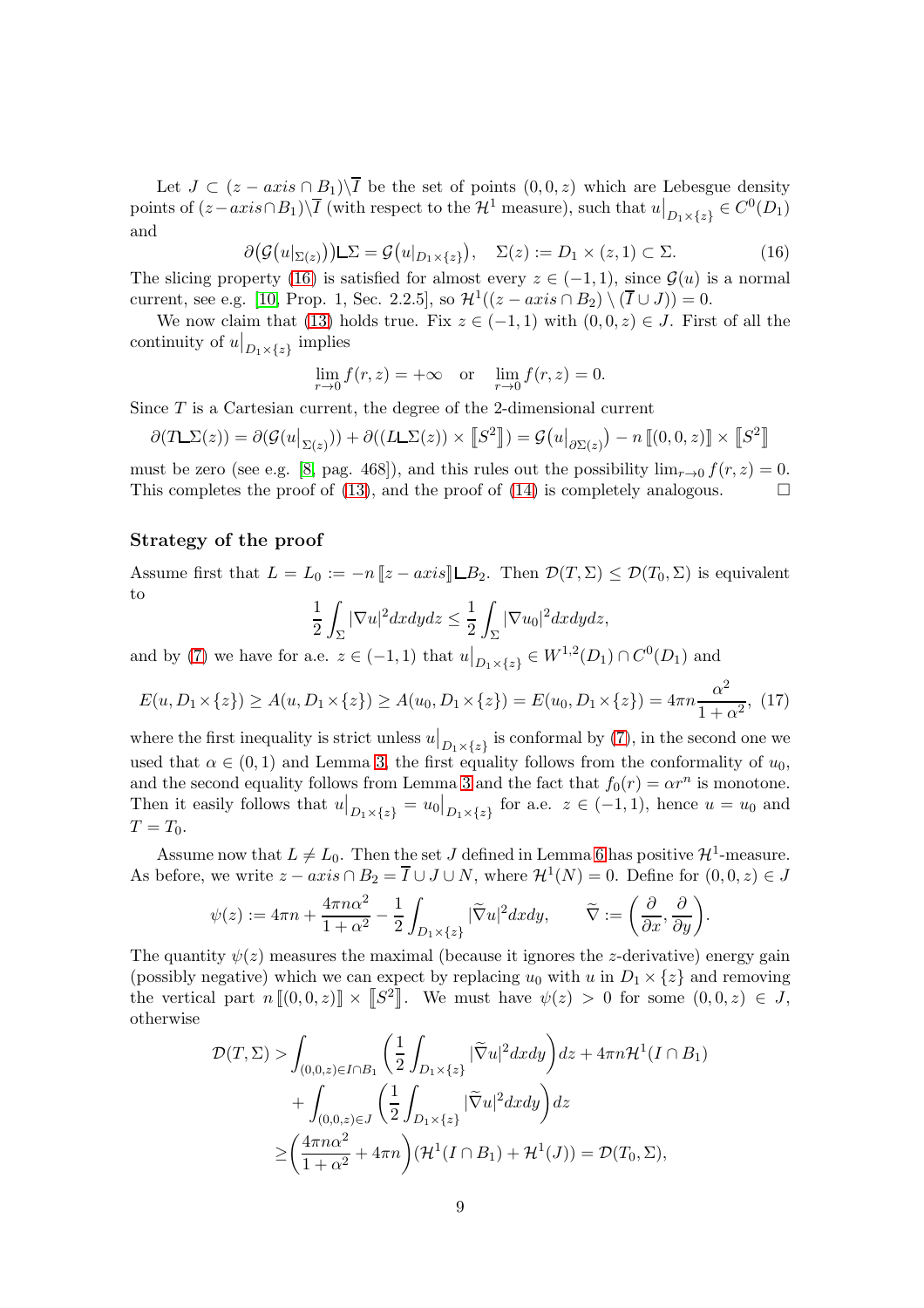where the first inequality is strict because the integrals on the right don't take into account the z-derivative, which cannot vanish identically if  $J \neq \emptyset$ , and in the second inequality we used [\(17\)](#page-8-1) for  $(0,0,z) \in I \cap B_1$ . Now we can choose  $(0,0,z_1) \in J$  such that

<span id="page-9-2"></span>
$$
\psi(z_1) \ge \frac{1}{2} \sup_{(0,0,z)\in J} \psi(z) > 0,
$$
\n(18)

In the next section we will prove that  $\psi(z_1) \leq 0$ , contradiction.

#### The energy estimates

Lemma 7 Let

$$
a := \min_{r \in (0,1]} f(r, z_1) \le \alpha.
$$

Then  $a > 0$ ,

<span id="page-9-0"></span>
$$
\psi(z_1) \le \frac{8\pi n a^2}{1 + a^2},\tag{19}
$$

and

<span id="page-9-1"></span>
$$
\frac{1}{2} \int_{\Sigma} \left| \frac{\partial u}{\partial z} \right|^2 dx dy dz \le \frac{32\pi n a^2}{1 + a^2}.
$$
\n(20)

*Proof.* Assume  $a \geq 0$  and take any  $r \in (0, 1]$  such that  $f(r, z_1) = a$ . Then Lemma [3](#page-5-4) and [\(13\)](#page-7-4) yield

$$
\frac{1}{2} \int_{D_1 \times \{z_1\}} |\widetilde{\nabla} u|^2 dx dy \ge A(u, (D_1 \setminus D_r) \times \{z_1\}) + A(u, D_r \times \{z_1\})
$$

$$
\ge \left(\frac{4\pi n\alpha^2}{1+\alpha^2} - \frac{4\pi n a^2}{1+a^2}\right) + \left(4\pi n - \frac{4\pi n a^2}{1+a^2}\right),
$$

and [\(19\)](#page-9-0) follows at once. If  $a = 0$  this yields  $\psi(z_1) \leq 0$ , contradiction. Similarly if  $a < 0$  choose  $0 < r_1 < r_2 < 1$  such that  $f(r_1, z_1) = f(r_2, z_1) = 0$  and  $f(r, z_1) \ge 0$  for  $r \in (0, r_1) \cup (r_2, 1)$ , and apply Lemma [3](#page-5-4) on  $(D_1 \setminus D_{r_2}) \times \{z_1\}$  and on  $D_{r_1} \times \{z_1\}$  separately to get again  $\psi(z_1) \leq 0$ . As for [\(20\)](#page-9-1), for  $(0,0,z) \in I$  and  $0 \leq \alpha < 1$ , [\(17\)](#page-8-1) and [\(18\)](#page-9-2) yield

$$
\frac{1}{2} \int_{\Sigma} \left| \frac{\partial u}{\partial z} \right|^2 dx dy dz = \mathcal{D}(T, \Sigma) - \frac{1}{2} \int_{\Sigma} |\tilde{\nabla}u|^2 dx dy dz - 4\pi n \mathcal{H}^1(I \cap B_1)
$$
  
\n
$$
\leq \mathcal{D}(T_0, \Sigma) - \frac{1}{2} \int_{\Sigma} |\tilde{\nabla}u|^2 dx dy dz - 4\pi n \mathcal{H}^1(I \cap B_1)
$$
  
\n
$$
\leq \int_{(0,0,z) \in J} \psi(z) dz \leq 2\psi(z_1) \mathcal{H}^1(J) \leq 4\psi(z_1),
$$

and the conclusion follows from [\(19\)](#page-9-0).  $\Box$ 

<span id="page-9-3"></span>We have seen that the shape of the profile of  $u|_{D_1\times \{z_1\}}$ , in particular of the infimum of  $f(\cdot, z_1)$ , determines the constraint [\(20\)](#page-9-1) on the z-derivative of u. We shall now see how (20) in turn implies a constraint on the shape of  $u$  and consequently a loss of conformality which, for  $\alpha$  small enough and  $n \geq 2$ , forces  $\psi(z_1) < 0$ . This will be the desired contradiction which proves that  $L = L_0$  and completes the proof of Theorem [1.](#page-4-0)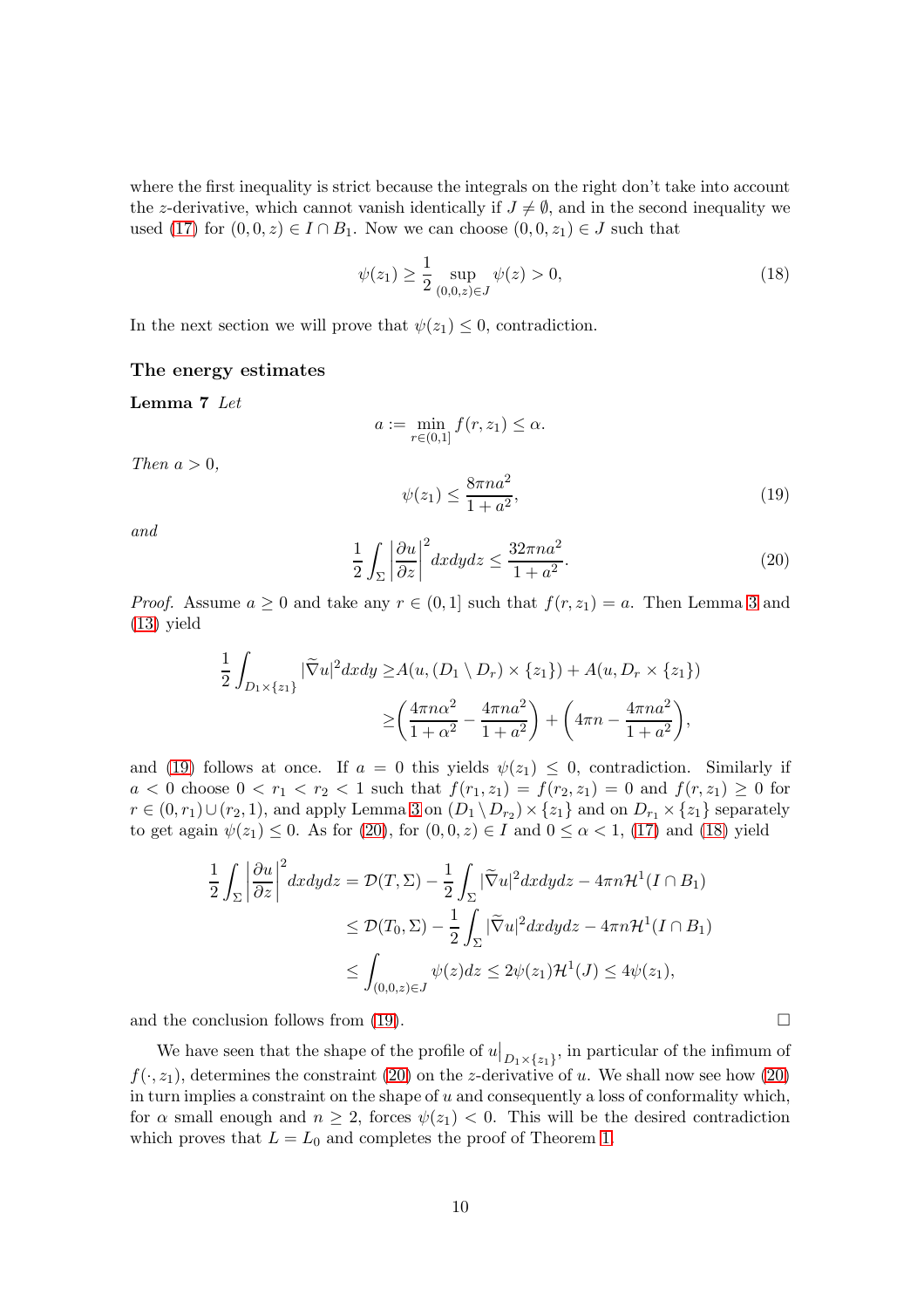**Lemma 8** Assume that  $0 < \alpha \leq \frac{1}{4}$  $rac{1}{4}$  and set

$$
s := \inf \left\{ r \in (0,1) : f(r, z_1) = \frac{1}{2} \right\}
$$

Then we have  $s \leq C_0 a$  for a fixed positive constant  $C_0$ .

*Proof.* We have for  $0 < \alpha \leq \frac{1}{4}$  $\frac{1}{4}$  and for  $r \in (0, s]$ 

$$
f(r, z_1) \ge \frac{1}{2}
$$
,  $f(r, -1) = \alpha r^2 \le \frac{1}{4}$ ,

hence, by Cauchy-Schwartz's inequality,

$$
\int_{-1}^{z_1} \left| \frac{\partial u(r, z)}{\partial z} \right|^2 dz \ge \frac{1}{z_1 + 1} \left( \int_{-1}^{z_1} \left| \frac{\partial u(r, z)}{\partial z} \right| dz \right)^2 \ge \frac{1}{z_1 + 1} |u(r, z_1) - u(r, -1)|^2 \ge \frac{1}{C}.
$$

Set  $\Sigma_s = \{(r, \theta, z) \in \Sigma : r < s\}.$  Then

$$
\int_{\Sigma_s} \left| \frac{\partial u}{\partial z} \right|^2 dx dy dz \geq \frac{s^2}{C},
$$

<span id="page-10-0"></span>which together with  $(20)$  implies our claim.

**Proposition 9** For any  $n \geq 2$  there is  $\alpha_0 \in (0, 1/4]$  such that if  $0 < \alpha \leq \alpha_0$  and  $u \in W^{1,2}(D_1, S^2)$  has the form

$$
u(r, \theta) = \Pi^{-1}(f(r)(\cos(n\theta), \sin(n\theta)))
$$

with

$$
f(1) = \alpha, \quad \lim_{r \to 0} f(r) = +\infty, \quad \min_{0 \le r \le 1} f(r) = a, \quad s := \inf \left\{ r \in (0, 1] : f(r) = \frac{1}{2} \right\} \le C_0 a,
$$

then

<span id="page-10-1"></span>
$$
\frac{1}{2} \int_{D_1} |\nabla u|^2 dx dy > 4\pi n + \frac{4\pi n\alpha^2}{1 + \alpha^2}.
$$
 (21)

Before proving this key proposition, let us notice that it completes the proof of Theorem 1. Indeed we can apply it to  $u|_{D_1\times \{z_1\}}$  (hence  $f(r, z_1)$  will play the role of  $f(r)$  in Proposition [9\)](#page-10-0) and [\(21\)](#page-10-1) yields  $\psi(z_1) < 0$ .

Proof of Proposition [9.](#page-10-0) In the following several formulas will be more transparent if we write b instead of  $1/2$ , but the reader should keep in mind that b is fixed. We should also remember that  $0 < a \leq \alpha$  and  $\alpha$  is small. Moreover we will often use [\(7\)](#page-5-3) and Lemma [3.](#page-5-4)

Step 1. We can easily estimate

<span id="page-10-2"></span>
$$
E(u, D_s) = \frac{1}{2} \int_{D_s} |\nabla u|^2 dx dy \ge A(u, D_s) = 4\pi n - \frac{4\pi n b^2}{1 + b^2}.
$$
 (22)

To estimate  $E(u, D_1 \backslash D_s)$  we can assume that  $f \leq 1$  in  $D_1 \backslash D_s$ . Indeed if  $f(r_0, z_1) = 1$  for some  $r_0 \in (s, 1)$ , we clearly have

$$
E(u, D_1 \setminus D_s) = E(u, D_{r_0} \setminus D_s) + E(u, D_1 \setminus D_{r_0}) \ge A(u, D_{r_0} \setminus D_s) + A(u, D_1 \setminus D_{r_0})
$$
  
 
$$
\ge \left(2\pi n - \frac{4\pi n b^2}{1 + b^2}\right) + \left(2\pi n - \frac{4\pi n \alpha^2}{1 + \alpha^2}\right).
$$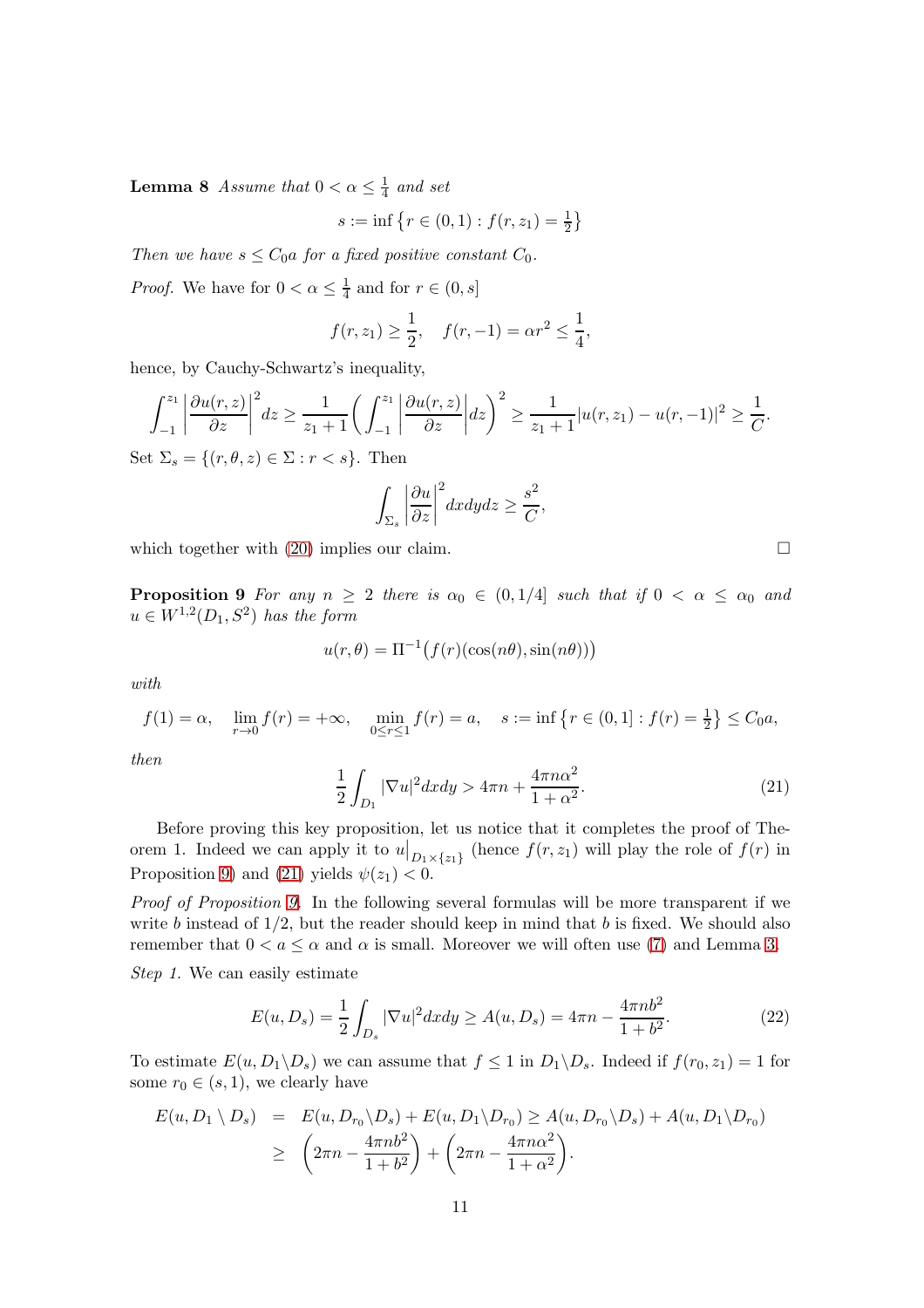This and [\(22\)](#page-10-2) imply [\(21\)](#page-10-1) for  $\alpha$  small enough. From now on we shall assume that  $f \leq 1$  in  $D_1\backslash D_s$ .

Step 2. Pick any  $\tilde{s} \in (s, 1]$  such that  $f(\tilde{s}) = a$ . There exists a function  $v \in W^{1,2}(D_1 \backslash D_s)$ of the form

<span id="page-11-0"></span>
$$
v(r,\theta) = \Pi^{-1}\big(h(r)(\cos(n\theta),\sin(n\theta))\big) \tag{23}
$$

for some  $h \in W^{1,2}([s,1])$  which minimizes the energy

<span id="page-11-1"></span>
$$
E(v, D_1 \backslash D_s) = \frac{1}{2} \int_{D_1 \backslash D_s} |\nabla v|^2 dx dy = 4\pi \int_s^1 \frac{|h'|^2 + \frac{n^2}{r^2} h^2}{(1 + h^2)^2} r dr \tag{24}
$$

among all functions  $\tilde{v} \in W^{1,2}(D_1 \backslash D_s)$  (with corresponding  $\tilde{h} \in W^{1,2}([s,1])$  as in [\(23\)](#page-11-0)) satisfying  $a \leq \tilde{h} \leq 1$ ,  $\tilde{h}(s) = b$ ,  $\tilde{h}(\tilde{s}) = a$  and  $\tilde{h}(1) = \alpha$ . Indeed the functional in [\(24\)](#page-11-1) is coercive and the imposed conditions (which are convex) are preserved under the weak convergence in  $W^{1,2}$ .

We claim that  $h' \leq 0$  in  $[s, \tilde{s}]$  and  $h' \geq 0$  in  $[\tilde{s}, 1]$ . Indeed, if for points  $s \leq s_1 < s_2$  $s_3 \leq \tilde{s}$  we have  $h(s_1) = h(s_3) < h(s_2)$ , we can modify h by setting  $h \equiv h(s_1)$  on  $[s_1, s_3]$ . This would decrease the energy, as one can see by inspecting the right-hand side of [\(24\)](#page-11-1), using that the function  $h \to h^2/(1 + h^2)^2$  is strictly increasing for  $h \in [0, 1]$ . One can do the same in  $[\tilde{s}, 1]$ .

Since  $E(u, D_1 \backslash D_s) \ge E(v, D_1 \backslash D_s)$ , it is enough to estimate the energy of v. We have

$$
A(v, D_1 \setminus D_s) = A(v, D_{\tilde{s}} \setminus D_s) + A(v, D_1 \setminus D_{\tilde{s}}) = \frac{4\pi n b^2}{1 + b^2} - \frac{8\pi n a^2}{1 + a^2} + \frac{4\pi n \alpha^2}{1 + \alpha^2},
$$
 (25)

and the proof is complete if we can prove that for  $\alpha$  small enough and  $a \in (0, \alpha]$  we have

<span id="page-11-2"></span>
$$
(E - A)(v, D_1 \backslash D_s) > \frac{8\pi n a^2}{1 + a^2}.
$$
\n(26)

*Step 3.* We now reduce the proof of  $(26)$  to a simpler problem. From  $(5)$ ,  $(6)$  and  $(9)$  we infer

$$
(E - A)(v, D_1 \setminus D_s) = \int_{D_1 \setminus D_s} \frac{\left(2|h'|^2 + \frac{2n^2}{r^2}h^2 - 4\frac{n}{r}|h'|h\right)}{(1 + h^2)^2} dx dy
$$
  
= 
$$
\int_{D_1 \setminus D_s} \frac{2\left(|h'| - \frac{n}{r}h\right)^2}{(1 + h^2)^2} dx dy
$$
  
= 
$$
4\pi \int_s^1 \frac{(|h'(r)| - \frac{n}{r}h(r))^2}{(1 + h(r)^2)^2} r dr.
$$
 (27)

<span id="page-11-3"></span>Since  $0 \le h \le 1$  on  $D_1 \backslash D_s$ , we have  $1 \le (1 + h^2)^2 \le 4$  in [\(27\)](#page-11-3). Then, considering what we know about v and h, to estimate  $(E - A)(v, D_1 \backslash D_s)$  up to a multiplicative constant it is enough to estimate the infimum of

$$
I(g) = \int_s^1 \left( |g'(r)| - \frac{n}{r} g(r) \right)^2 r dr
$$

over

$$
\mathcal{C} := \left\{ g \in W^{1,2}([s,1]) : g(s) = b, \ g(1) = \alpha, \ g(\tilde{s}) = a, \ g' \le 0 \text{ on } [s,\tilde{s}], \ g' \ge 0 \text{ on } [\tilde{s},1] \right\}.
$$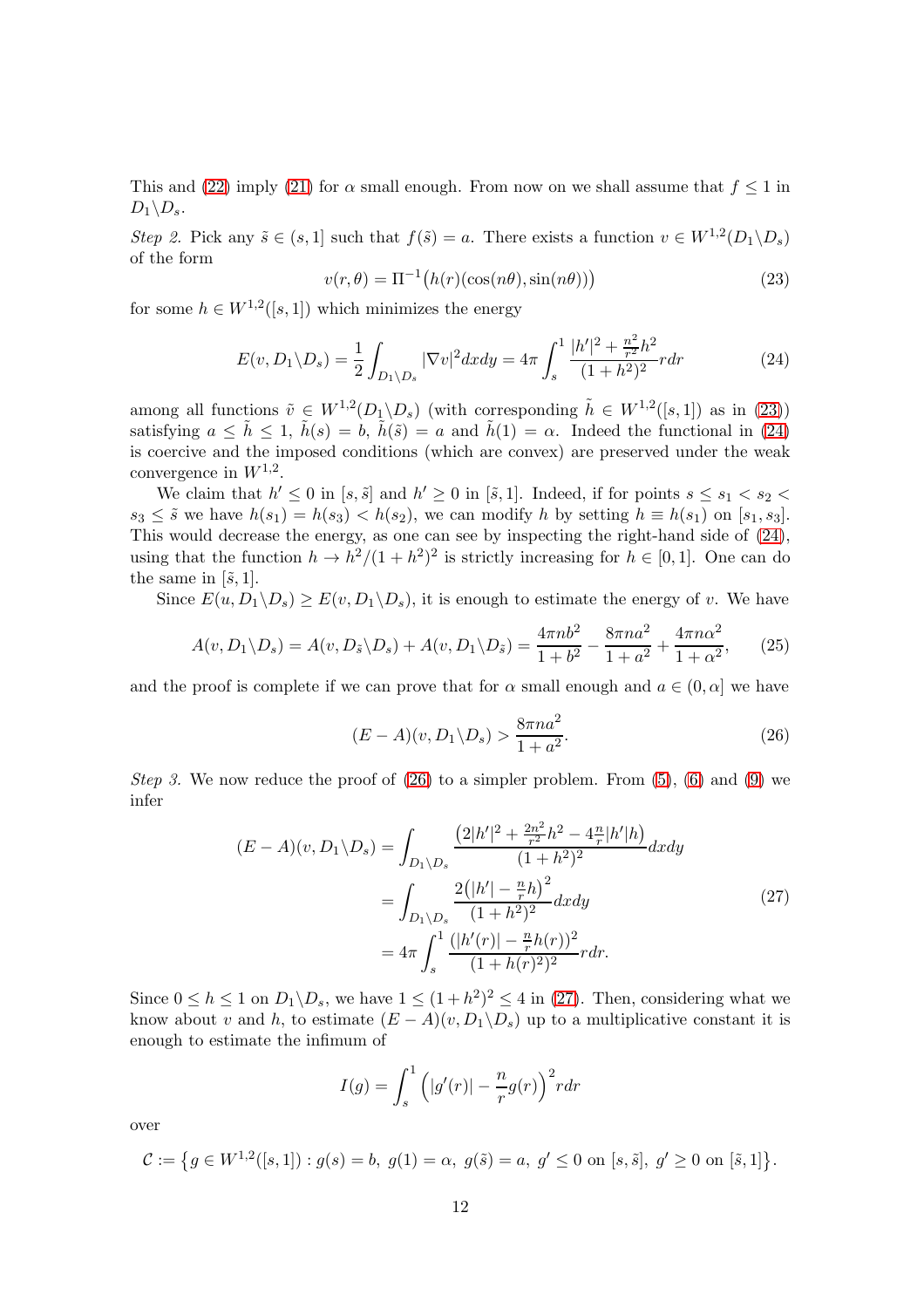Since I is coercive on C (because  $a \leq g \leq b = 1/2$  for  $g \in C$ ) and C is convex and closed with respect to the  $W^{1,2}$ -topology, it is possible to find a function  $g_0$  which minimizes I over  $\mathcal{C}$ . Since  $h \in \mathcal{C}$ 

<span id="page-12-4"></span>
$$
(E - A)(v, D_1 \backslash D_s) \ge \pi I(h) \ge \pi I(g_0),\tag{28}
$$

and it remains to estimate  $I(g_0)$ .

Step 4. We shall now explicitly compute  $g_0$ . Consider the set

$$
\mathcal{C}_1 := \{ g \in W^{1,2}([s,\tilde{s}]): g(s) = b, \ g(\tilde{s}) = a, \ g' \le 0 \}.
$$

Then  $g_0|_{[s,\tilde{s}]} \in \mathcal{C}_1$  and it minimizes

$$
\tilde{I}(g) := \int_s^{\tilde{s}} \left( g'(r) + \frac{n}{r} g(r) \right)^2 r dr
$$

over  $C_1$ , where we used that  $|g'| = -g'$  for  $g \in C_1$ . The functional  $\tilde{I}$  is strictly convex over  $\mathcal{C}_1$ , hence if we can find a critical point  $\tilde{g}$  of  $\tilde{I}$  in  $\mathcal{C}_1$ , then it has to be the unique minimizer  $g_0|_{[s,\tilde{s}]}$ . By a critical point in  $\mathcal{C}_1$ , we mean a function  $\tilde{g} \in \mathcal{C}_1$  such that

<span id="page-12-0"></span>
$$
\frac{d}{d\varepsilon}\tilde{I}(\tilde{g}+\varepsilon\varphi)\Big|_{\varepsilon=0^+} := \lim_{\varepsilon\downarrow 0} \frac{I(\tilde{g}+\varepsilon\varphi)-I(\tilde{g})}{\varepsilon} \ge 0, \quad \text{for any } \varphi := g-\tilde{g}, \ g \in \mathcal{C}_1. \tag{29}
$$

The inequality in [\(29\)](#page-12-0) is due to the fact that  $C_1$  is not a vector space and  $\tilde{g}$  might belong to  $\partial \mathcal{C}_1$ .

For  $t > s$  to be chosen, consider the function

$$
\eta_t(r) = A_t r^n + \frac{B_t}{r^n}, \quad A_t = \frac{at^n - bs^n}{t^{2n} - s^{2n}}, \quad B_t = \frac{s^n t^n (bt^n - as^n)}{t^{2n} - s^{2n}},
$$

which satisfies  $\eta_t(s) = b$ ,  $\eta_t(t) = a$ . There is exactly one value  $t_0 > s$  for which  $\eta'_{t_0}(t_0) = 0$ . Indeed any such  $t_0$  satisfies

<span id="page-12-1"></span>
$$
t_0^{2n} = \frac{B_{t_0}}{A_{t_0}} = \frac{s^n t_0^n (bt_0^n - as^n)}{at_0^n - bs^n} \quad \text{if } at_0^n - bs^n > 0,
$$
\n
$$
(30)
$$

hence

<span id="page-12-2"></span>
$$
at_0^{2n} - 2bs^n t_0^n + as^{2n} = 0.
$$
 (31)

Then we compute

$$
t_{0\pm}^{n} = \left(\frac{b}{a} \pm \sqrt{\left(\frac{b^{2}}{a^{2}} - 1\right)}\right)s^{n} = \frac{b}{a}\left(1 \pm \sqrt{\left(1 - \frac{a^{2}}{b^{2}}\right)}\right)s^{n}.
$$

Then, since we want  $t_0 > s$ , we have

<span id="page-12-3"></span>
$$
t_0^n = t_{0+}^n = \frac{b}{a} \left( 1 + \sqrt{\left( 1 - \frac{a^2}{b^2} \right)} \right) s^n = \frac{b}{a} \left( 2 - \frac{1}{2} \frac{a^2}{b^2} + o(a^2/b^2) \right) s^n, \tag{32}
$$

with  $\frac{o(a^2/b^2)}{a^2/b^2}$  $\frac{(a^2/b^2)}{a^2/b^2} \to 0$  as  $a/b \to 0$ . This way also the condition  $at_0^n - bs^n > 0$  in [\(30\)](#page-12-1) is satisfied. If  $t_0 \geq \tilde{s}$  set  $\tilde{g} = \eta_{\tilde{s}}$ . Then  $\eta'_{\tilde{s}} \leq 0$  on  $[s, \tilde{s}]$ . Indeed  $\eta'_{\tilde{s}}(\tilde{s}) \leq 0$ , since this is equivalent to

 $a\tilde{s}^{2n} - 2bs^n\tilde{s}^n + as^{2n} \leq 0$ , which follows from [\(31\)](#page-12-2) and  $t_{0-} \leq s < \tilde{s} \leq t_{0+}$ . But  $\eta'_{\tilde{s}}(r) \leq 0$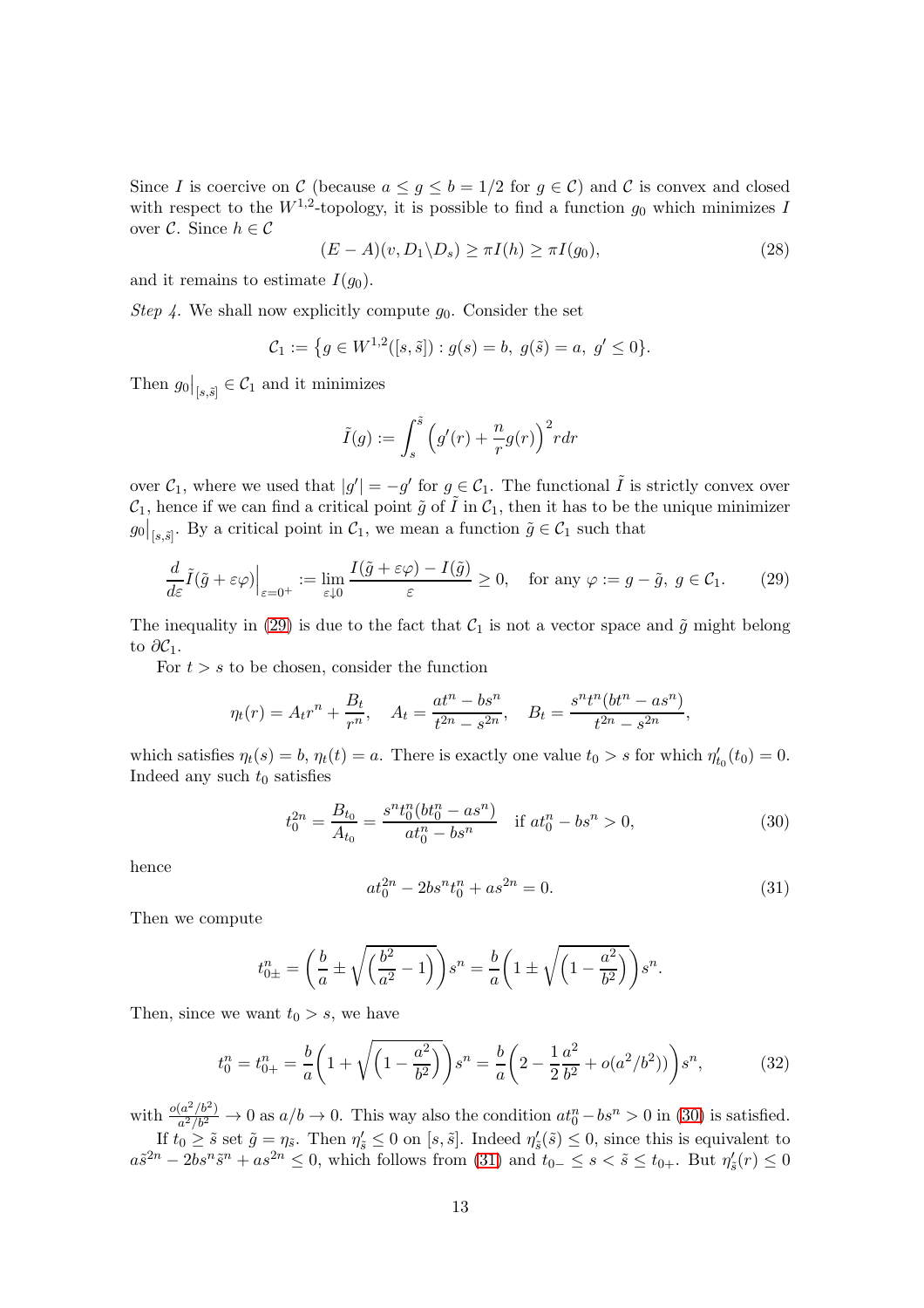is equivalent to  $r^{2n} \leq B_{\tilde{s}}/A_{\tilde{s}}$  and we have proven this for  $r = \tilde{s}$ , hence it also holds for  $0 < r < \tilde{s}$ .

If  $t_0 < \tilde{s}$ , set  $\tilde{g} = \eta_{t_0}$  on  $[s, t_0]$  and  $\tilde{g} \equiv a$  on  $[t_0, \tilde{s}]$ . Again it is clear that  $\tilde{g}' \leq 0$ .

In both cases we have  $\tilde{g} \in C_1$  and we claim that  $\tilde{g}$  satisfies [\(29\)](#page-12-0). In fact, assuming first  $t_0 < \tilde{s}$ , we have for  $\varphi$  as in [\(29\)](#page-12-0)

$$
\frac{d}{d\varepsilon}\tilde{I}(\tilde{g}+\varepsilon\varphi)\Big|_{\varepsilon=0^+} = 2\int_s^{\tilde{s}} \left(\tilde{g}'+\frac{n}{r}\tilde{g}\right)\left(\varphi'+\frac{n}{r}\varphi\right) r dr \n= 2\int_s^{t_0} \left(-\left(r\tilde{g}'\right)'+\frac{n^2}{r}\tilde{g}\right)\varphi dr + 2\int_{t_0}^{\tilde{s}} \frac{n^2}{r}\tilde{g}\varphi dr,
$$

where we used the condition  $\tilde{g}'(t_0) = 0$  in the integration by parts. The last integral is non-negative since  $\varphi \geq 0$  in  $[t_0, \tilde{s}]$ , being  $\tilde{g} = a$  and  $g \geq a$  in that interval. As for the first integral on the right-hand side, it vanishes, since for  $t > 0$ 

<span id="page-13-0"></span>
$$
-(r\eta_t'(r))' + \frac{n^2}{r}\eta_t(r) = 0 \quad \text{for } r \in (0, \infty).
$$
 (33)

If  $t_0 \geq \tilde{s}$ , [\(29\)](#page-12-0) follows at once from [\(33\)](#page-13-0). Then (29) is proven and  $\tilde{g} = g_0|_{[s,\tilde{s}]}$ .

An analogous procedure can be done on [ $\tilde{s}$ , 1], assuming  $\tilde{s}$  < 1 (if  $\tilde{s} = 1$ , then  $a = \alpha$ and, setting  $\tau_0 = 1$ , one has  $g_0 \equiv a = \alpha$  on  $[t_0, \tau_0]$ ; then jump to Step 5) and minimizing

$$
\bar{I}(g) := \int_{\tilde{s}}^1 \left( g'(r) - \frac{n}{r} g(r) \right)^2 r dr
$$

over

$$
C_2 := \{ g \in W^{1,2}([\tilde{s},1]) : g(\tilde{s}) = a, g(1) = \alpha, g' \ge 0 \}.
$$

We consider for  $0 < \tau < 1$ 

$$
\zeta_{\tau}(r) = A'_{\tau}r^{n} + \frac{B'_{\tau}}{r^{n}}, \quad A'_{\tau} = \frac{\alpha - a\tau^{n}}{1 - \tau^{2n}}, \ B'_{\tau} = \frac{\tau^{n}(a - \alpha\tau^{n})}{1 - \tau^{2n}},
$$

so that  $\zeta_{\tau}(\tau) = a$ ,  $\zeta_{\tau}(1) = \alpha$ , and we compute  $\tau_0 \leq 1$  such that  $\zeta'_{\tau_0}(\tau_0) = 0$ . This gives  $\tau_0^{2n} = \frac{B'_{\tau_0}}{A'_{\tau_0}}$ , hence

<span id="page-13-1"></span>
$$
\tau_{0\pm}^n = \frac{\alpha}{a} \left( 1 \pm \sqrt{1 - \frac{a^2}{\alpha^2}} \right), \quad \tau_0^n = \tau_{0-}^n = \frac{\alpha}{a} \left( 1 - \sqrt{1 - \frac{a^2}{\alpha^2}} \right),\tag{34}
$$

where we chose the minus sign because  $\tau_0 \leq 1$  (simple algebraic computations show that  $\tau_{0-} \leq 1$ , with equality if and only if  $a = \alpha$ ). As before if  $\tau_0 \leq \tilde{s}$  we set  $\bar{g} = \zeta_{\tilde{s}}$ , if  $\tilde{s} < \tau_0 < 1$ we set  $\bar{g} = \zeta_{\tau_0}$  on  $[\tau_0, 1]$  and  $\bar{g} \equiv a$  on  $[\tilde{s}, \tau_0]$ , if  $\tau_0 = 1$  we set  $\bar{g} \equiv a = \alpha$  on  $[\tilde{s}, 1]$ . Then again  $\bar{g}$  minimizes  $\bar{I}$  over  $\mathcal{C}_2$ , hence  $\bar{g} = g_0|_{\left[\bar{s},1\right]}$ .

Step 5. We have completely determined  $g_0$  (depending on  $a, \alpha, s$  and  $\tilde{s}$  only). In particular we have proven that  $q_0 \equiv a$  on  $[t_0, \tau_0]$ .

We now prove that  $t_0/\tau_0 \to 0$  as  $\alpha \to 0$  and complete the proof of [\(26\)](#page-11-2). First of all notice that [\(32\)](#page-12-3) and Lemma [8](#page-9-3) imply (keeping in mind that  $b = 1/2$ )

<span id="page-13-2"></span>
$$
t_0^n \leq Ca^{n-1}.\tag{35}
$$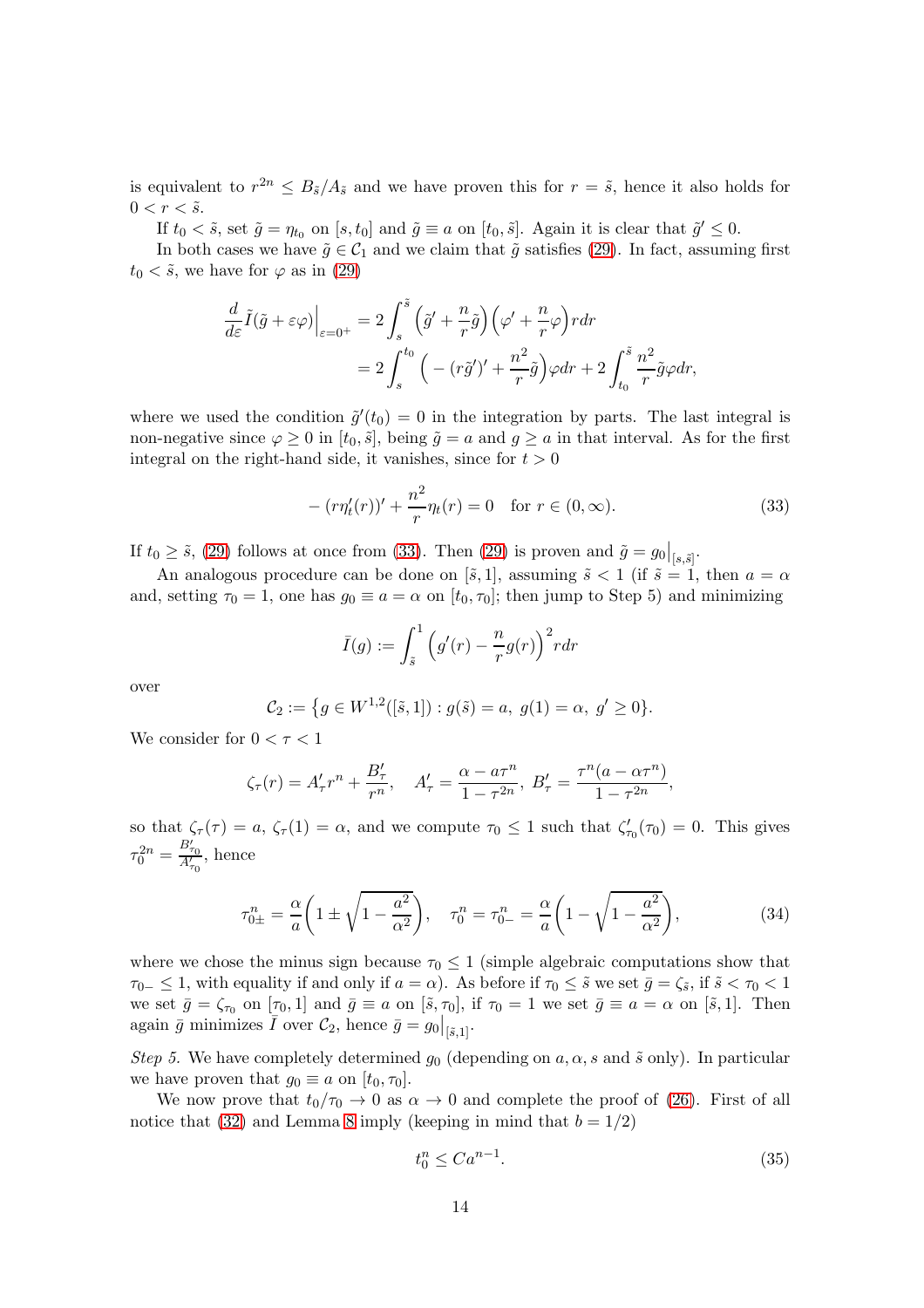To estimate  $\tau_0$  we go back to [\(34\)](#page-13-1) and write  $\beta = (a/\alpha)^2 \in (0,1]$ . We claim that

<span id="page-14-0"></span>
$$
\tau_0^n = \frac{1}{\sqrt{\beta}} \left( 1 - \sqrt{1 - \beta} \right) \ge \frac{\sqrt{\beta}}{C} = \frac{1}{C} \frac{a}{\alpha},\tag{36}
$$

where  $C$  is fixed. Indeed this reduces to prove that

$$
\varphi(\beta) := \frac{1}{\beta} \left( 1 - \sqrt{1 - \beta} \right) \ge \frac{1}{C} \quad \text{for } \beta \in (0, 1],
$$

which is obvious since  $\varphi > 0$  in  $(0, 1]$  and  $\lim_{\beta \downarrow 0} \varphi(\beta) = \frac{1}{2}$ . Since  $n \geq 2$ , from [\(35\)](#page-13-2) and [\(36\)](#page-14-0) we infer

$$
\frac{t_0}{\tau_0} \le C\left(\alpha a^{n-2}\right)^{\frac{1}{n}} \to 0 \quad \text{as } \alpha \to 0. \tag{37}
$$

Then we have with [\(28\)](#page-12-4)

$$
(E-A)(v, D_1 \backslash D_s) \ge \pi I(g_0) \ge \pi \int_{t_0}^{\tau_0} \left(\frac{na}{r}\right)^2 r dr \ge \pi n^2 a^2 \log \frac{\tau_0}{t_0} = \frac{a^2}{o(1)},
$$

with  $o(1) \to 0$  as  $\alpha \to 0$ , and [\(26\)](#page-11-2) holds true if  $0 < \alpha \leq \alpha_0 = \alpha_0(n)$ .

# 3 Proof of Theorem [2](#page-5-6)

Theorem [2](#page-5-6) can be proven essentially as Theorem [1](#page-4-0) after fixing a minimal connection. Here instead we show how to deduce it from Theorem [1,](#page-4-0) to emphasize that the two theorems are equivalent (and similarly one could also deduce Theorem [1](#page-4-0) from Theorem [2\)](#page-5-6).

Let u be a minimizer of  $F(\cdot, B_2)$  in  $\mathcal{A}_{\tilde{u}_0}^{(n)}$  $\frac{u^{(n)}}{\tilde{u}_0}$ . It follows from [\[13\]](#page-15-10) that  $u|_{\overline{B}_1}$  is smooth away from the z-axis. Now fix L minimizing the 1-dimensional mass in the set of 1-dimensional currents satisfying  $(\partial L) \Box \partial B_2 = 0$  and [\(2\)](#page-1-0). Such a minimizer exists because the above set is closed with respect to the weak convergence of currents. We first claim that  $L = \pm n \llbracket I \rrbracket$ for an  $\mathcal{H}^1$ -measurable set  $I \subset z-axis \cap B_1$ , so that  $T := \mathcal{G}(u) + L \times \llbracket S^2 \rrbracket \in \mathcal{A}^{(n)}(B_2, S^2)$ . Indeed it follows from the generalization of Lemma 4.1 of [\[13\]](#page-15-10) to the case  $n \geq 2$  (see the proof of Lemma [4](#page-6-0) above), that  $L = \pm n \llbracket I \rrbracket$  for an  $\mathcal{H}^1$ -measurable set  $I \subset z - axis \cap B_2$ , but since  $u|_{\overline{B}_2\setminus\overline{B}_1} \in C^{\infty}$  and  $(\partial L)\square \partial B_2 = 0$ , it follows from [\(2\)](#page-1-0) that supp  $L \cap (\overline{B}_2 \setminus \overline{B}_1) = \emptyset$ by the constancy theorem.

Now we prove that T minimizes  $\mathcal{D}(\cdot, B_2)$  in  $\mathcal{A}_T^{(n)}$  $T^{(n)}$ . Define

$$
\tilde{T} = T - T\mathsf{L}((B_2 \setminus \overline{B}_1) \times S^2) + T_0\mathsf{L}((B_2 \setminus \overline{B}_1) \times S^2)
$$
  
=  $T - \mathcal{G}(\tilde{u}_0|_{B_2 \setminus \overline{B}_1}) + T_0\mathsf{L}((B_2 \setminus \overline{B}_1) \times S^2),$ 

where  $T_0$  is as in Theorem [1.](#page-4-0) From

$$
(\partial \mathcal{G}(\tilde{u}_0|_{B_2 \setminus \overline{B}_1})) \mathsf{L}(B_2 \times S^2) = \mathcal{G}(\tilde{u}_0|_{\partial B_1}) + n(\delta_{(0,0,-1)} - \delta_{(0,0,1)}) \times [S^2]
$$
  
= 
$$
(\partial (T_0 \mathsf{L}(B_2 \setminus \overline{B}_1) \times S^2)) \mathsf{L}(B_2 \times S^2)
$$

and  $(\partial T)\mathsf{L}(B_2 \times S^2) = 0$ , we infer  $(\partial \tilde{T})\mathsf{L}B_2 \times S^2 = 0$ , hence  $\tilde{T}$  belongs to  $\mathcal{A}_{T_0}^{(n)}$  $T_0^{(n)}(B_2,S^2),$ since we can write it as  $\tilde{T} = \mathcal{G}(\tilde{u}) + L \times [S^2]$  with  $\tilde{u} := u \chi_{B_1} + u_0 \chi_{B_2 \setminus B_1} \in H^1(B_2)$ , and the condition [\(2\)](#page-1-0) is satisfied. Clearly  $\tilde{T}$  minimizes  $\mathcal{D}(\cdot, B_2)$  in  $\mathcal{A}_{T_0}^{(n)}$  $T_0^{(n)}$ . Then by Theorem [1](#page-4-0)  $\tilde{T} = T_0$ , hence  $u = \tilde{u}_0$ .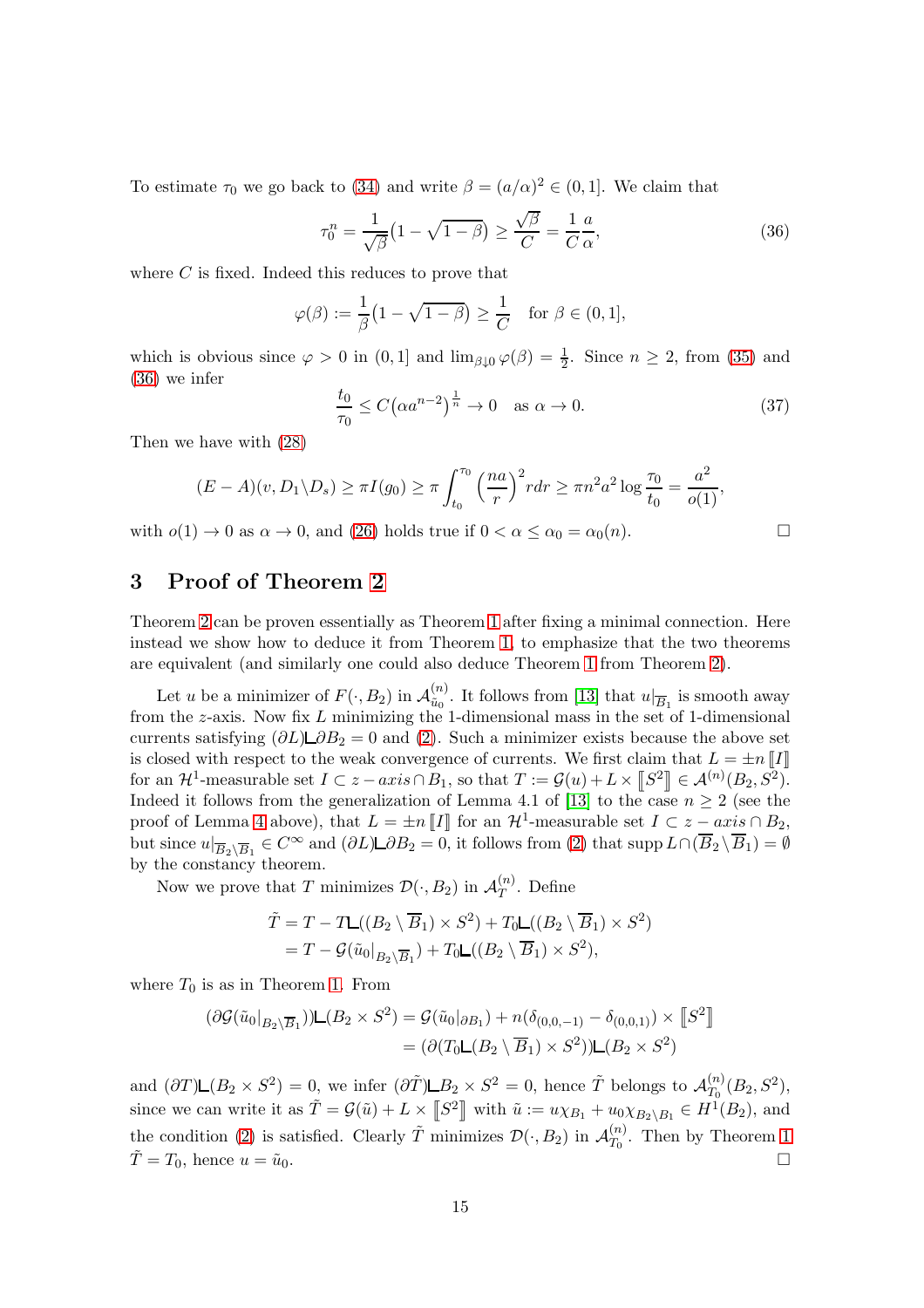#### Aknowledgements

I wish to warmly thank Prof. Petru Mironescu for useful remarks on the paper and Prof. Tristan Rivière for many interesting discussions on the topic of relaxed energies.

## <span id="page-15-0"></span>References

- [1] F. BETHUEL, H. BREZIS, J-M. CORON, Relaxed energies for harmonic maps, in: Progress in nonlinear differential equations and their applications, vol. 4, Birhäuser (1990), 37-52 (Paris 1988).
- <span id="page-15-13"></span>[2] H. Brezis, J-M. Coron, Large solutions for harmonic maps in two dimensions, Comm. Math. Phys., 92 (1983), 203-215.
- <span id="page-15-1"></span>[3] H. BREZIS, J-M. CORON, E. LIEB, *Harmonic maps with defects*, Comm. Math. Phys., 107 (1992), 649-705.
- <span id="page-15-9"></span>[4] L. C. EVANS, *Partial regularity for stationary harmonic maps into spheres*, Arch. Rat. Mech. Anal. 116 (1991), 101-163.
- <span id="page-15-14"></span>[5] L. C. Evans, R. F. Gariepy, Measure theory and fine properties of functions, CRC Press, New York (1992).
- <span id="page-15-15"></span><span id="page-15-4"></span>[6] H. FEDERER, Geometric measure theory, Springer-Verlag, New York, 1969.
- [7] M. GIAQUINTA, G. MODICA, J. SOUČEK, Cartesian currents, weak diffeomorphisms and existence theorems in nonlinear elasticity, Arch. Rat. Mech. Anal. 106 (1989), 97-159.
- <span id="page-15-2"></span>[8] M. GIAQUINTA, G. MODICA, J. SOUČEK, *Cartesian currents and variational problems for* mappings into spheres, Ann. Scuola Norm. Sup. Pisa Serie IV 16 (1989), 393-485.
- <span id="page-15-5"></span>[9] M. GIAQUINTA, G. MODICA, J. SOUCEK, The Dirichlet energy of mappings with values into the sphere, Manuscripta Math. 65 (1989), 489-507.
- <span id="page-15-3"></span>[10] M. GIAQUINTA, G. MODICA, J. SOUCEK, *Cartesian currents in the calculus of variations. I.* Cartesian currents, Springer-Verlag, Berlin, 1998.
- <span id="page-15-11"></span>[11] R. HARDT, D. KINDERLEHRER, F-H. LIN, The variety of configurations of static liquid crystals, in Progress in nonlinear partial differential equations and applications, Vol. 4 pag. 115-132, Birkhäuser 1990.
- <span id="page-15-10"></span><span id="page-15-8"></span>[12] B. HARDT, F-H. LIN, A remark on  $H^1$  mappings, Manuscripta Math. 56 (1986), 1-10.
- [13] R. HARDT, F-H. LIN, C-C. POON, Axially symmetric harmonic maps minimizing a relaxed energy, Comm. Pure Appl. Math., 45 (1992), 417-459.
- <span id="page-15-16"></span>[14] F. HÉLEIN, *Harmonic maps, conservation laws and moving frames,* second edition, Cambridge University press (2002).
- <span id="page-15-7"></span>[15] S. LUCKHAUS, Partial Hölder continuity for minima of certain energies among maps into a Riemannian manifold, Indiana Univ. Math. J. 37 (1988), 349-367.
- <span id="page-15-12"></span>[16] T. RIVIÈRE, *Everywhere discontinuous harmonic maps into spheres*, Acta Math., 175 (1995), 197-226.
- <span id="page-15-6"></span>[17] R. Schoen, K. Uhlenbeck, Regularity of minimizing harmonic maps into the sphere, Invent. Math., 78, 89-100, 1984.